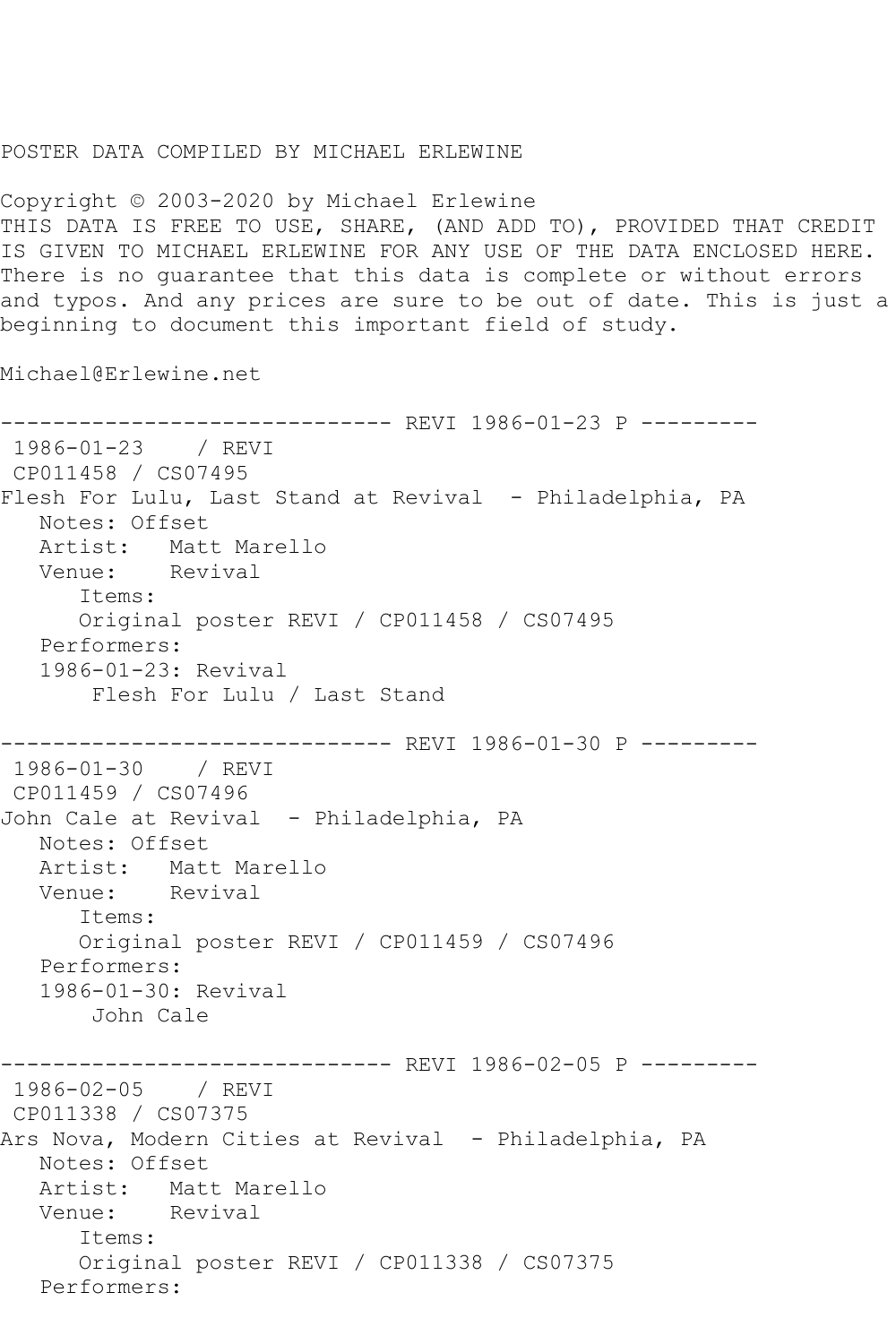1986-02-05: Revival Ars Nova / Modern Cities ------------------------------ REVI 1986-02-07 P --------- 1986-02-07 / REVI CP011375 / CS07412 Rocketships and Accessories at Revival - Philadelphia, PA Notes: Offset Venue: Revival Items: Original poster REVI / CP011375 / CS07412 Performers: 1986-02-07: Revival ------------------------------ REVI 1986-02-28 P --------- 1986-02-28 / REVI CP011469 / CS07506 Hood at Revival - Philadelphia, PA Notes: Offset Artist: Matt Marello Venue: Revival Items: Original poster REVI / CP011469 / CS07506 Performers: 1986-02-28: Revival Hood ------------------------------ REVI 1986-03-05 P --------- 1986-03-05 / REVI CP011340 / CS07377 Fall, 5 Story Fall at Revival - Philadelphia, PA Notes: Offset Artist: Matt Marello Venue: Revival Items: Original poster REVI / CP011340 / CS07377 Performers: 1986-03-05: Revival Fall / 5 Story Fall ------------------------------ REVI 1986-03-09 P --------- 1986-03-09 / REVI CP022739 / CP022739 Wall of Voodoo, Like Fire at Revival - Philadelphia, PA Artist: Matt Marello<br>Venue: Revival Revival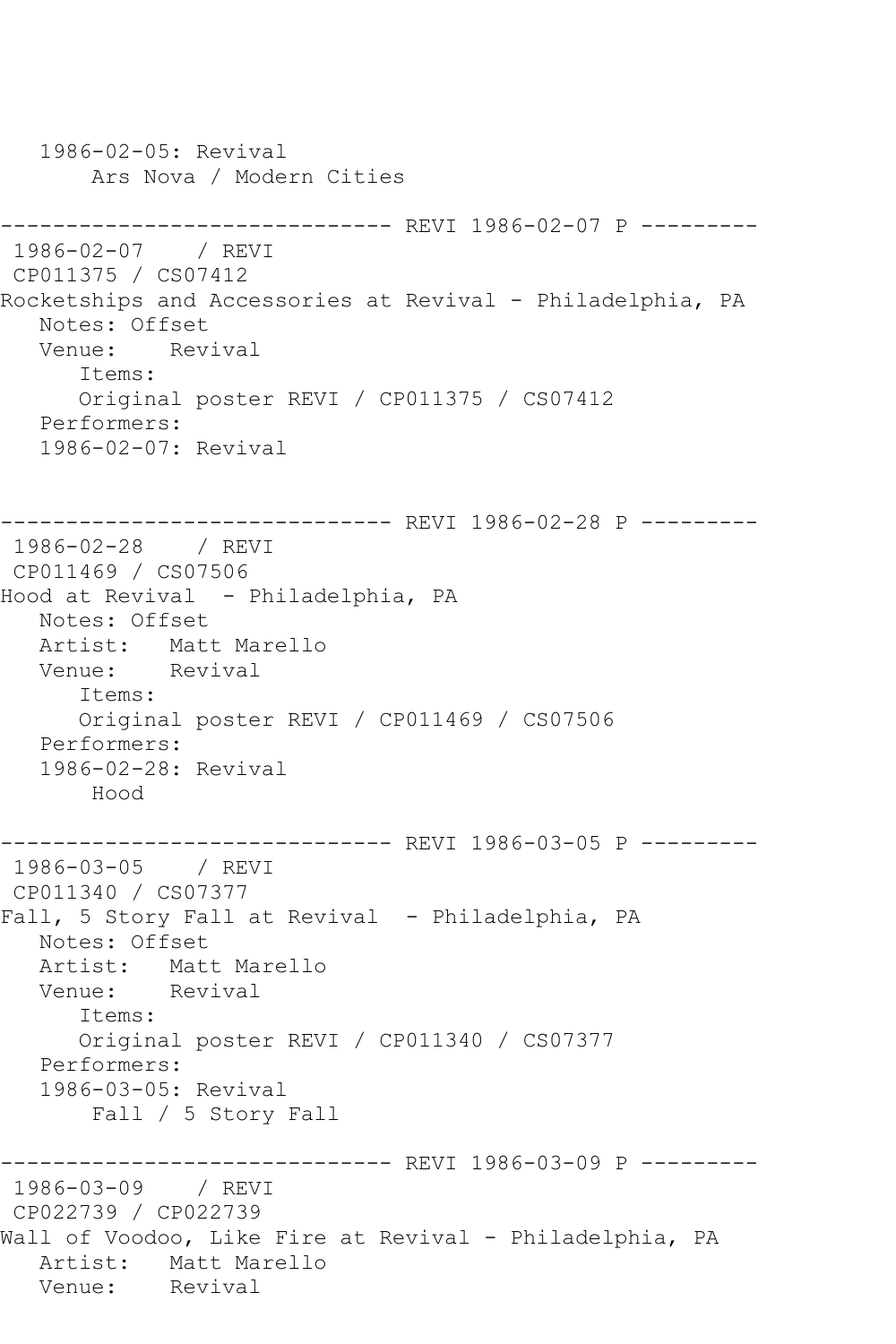Items: Original poster REVI / CP022739 / CP022739 (8-1/2 x 11) Performers: 1986-03-09: Revival Wall of Voodoo / Like Fire ------------------------------ REVI 1986-03-12 P --------- 1986-03-12 / REVI CP011452 / CS07489 Ben Vaughan Combo, Pedal Jets at Revival - Philadelphia, PA Notes: Offset Artist: Matt Marello<br>Venue: Revival Venue: Items: Original poster REVI / CP011452 / CS07489 Performers: 1986-03-12: Revival Ben Vaughan / Pedal Jets ------------------------------ REVI 1986-03-13 P --------- 1986-03-13 / REVI CP011453 / CS07490 Reducers, Giant Sand at Revival - Philadelphia, PA Notes: Offset Artist: Matt Marello<br>Venue: Revival Venue: Items: Original poster REVI / CP011453 / CS07490 Performers: 1986-03-13: Revival Reducers / Giant Sand ------------------------------ REVI 1986-03-14 P --------- 1986-03-14 / REVI CP011454 / CS07491 Pleasure Pirates at Revival - Philadelphia, PA Notes: Offset Artist: Matt Marello Venue: Revival Items: Original poster REVI / CP011454 / CS07491 Performers: 1986-03-14: Revival Pleasure Pirates ------------------------------ REVI 1986-03-15 P --------- 1986-03-15 / REVI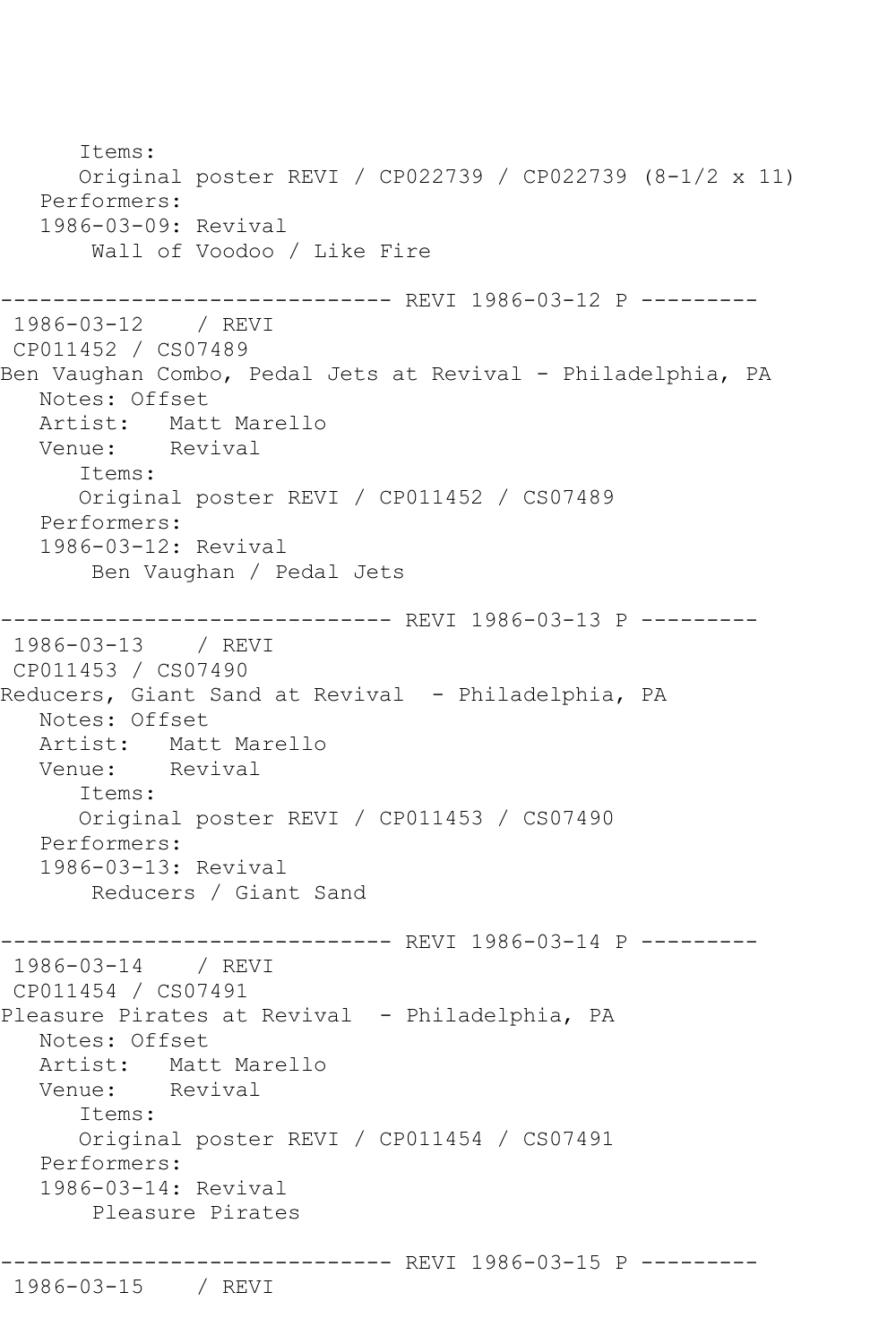CP011455 / CS07492 Karen Finley at Revival - Philadelphia, PA Notes: Offset Artist: Matt Marello<br>Venue: Revival Revival Items: Original poster REVI / CP011455 / CS07492 Performers: 1986-03-15: Revival Karen Finley ------------------------------ REVI 1986-03-16 P --------- 1986-03-16 / REVI CP011456 / CS07493 Electric Love Muffin at Revival - Philadelphia, PA Notes: Offset Artist: Matt Marello<br>Venue: Revival Venue: Items: Original poster REVI / CP011456 / CS07493 Performers: 1986-03-16: Revival Electric Love Muffin ------------------------------ REVI 1986-03-28 P --------- 1986-03-28 / REVI CP011414 / CS07451 King of Siam at Revival - Philadelphia, PA Notes: Offset Artist: Matt Marello<br>Venue: Revival Venue: Items: Original poster REVI / CP011414 / CS07451 Performers: 1986-03-28: Revival King of Siam ------------------------------ REVI 1986-04-24 P --------- 1986-04-24 / REVI CP022736 / CP022736 Scraping Foetus off the Wheel at Revival - Philadelphia, PA Venue: Revival Items: Original poster REVI / CP022736 / CP022736 (8-1/2 x 11) Performers: 1986-04-24: Revival Scraping Foetus off the Wheel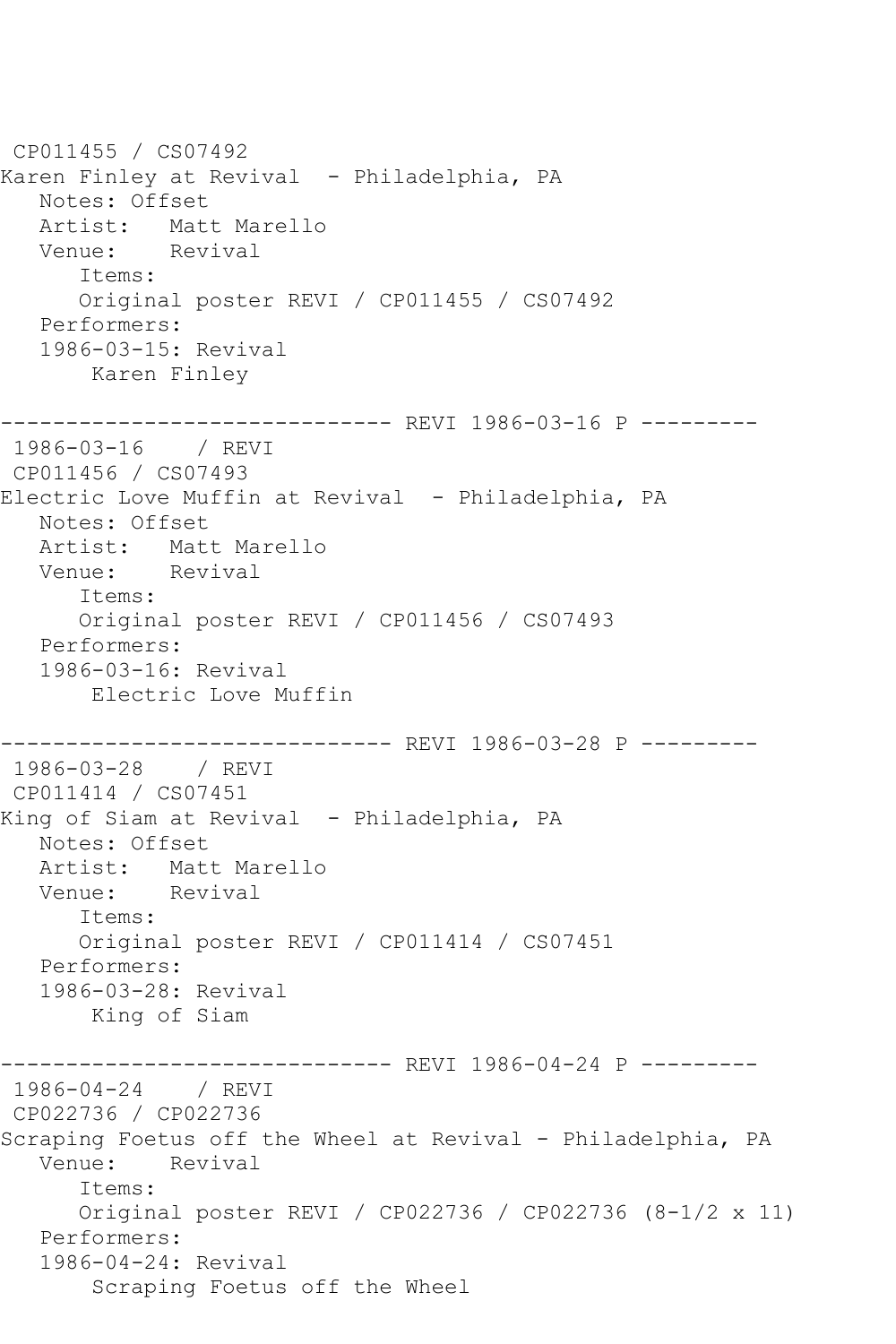------------------------------ REVI 1986-05-04 P --------- 1986-05-04 / REVI CP022726 / CP022726 Minimal Man, Bond Bergland at Revival - Philadelphia, PA Artist: Stango Brothers<br>Venue: Revival Revival Items: Original poster REVI / CP022726 / CP022726 (8-1/2 x 11) Performers: 1986-05-04: Revival Minimal Man / Bond Bergland ------------------------------- REVI 1986-05-11 P ---------<br>1986-05-11 / REVI 1986-05-11 CP022724 / CP022724 Dump Truck, Pay Attention at Revival - Philadelphia, PA Artist: Stango Brothers Venue: Revival Items: Original poster REVI / CP022724 / CP022724 (8-1/2 x 11) Performers: 1986-05-11: Revival Dump Truck / Pay Attention ------------------------------ REVI 1986-05-16 P --------- 1986-05-16 / REVI CP011383 / CS07420 Super Vixon, Night at Revival - Philadelphia, PA Notes: Offset Artist: Stango Venue: Revival Items: Original poster REVI / CP011383 / CS07420 Performers: 1986-05-16: Revival Super Vixon / Night ------------------------------ REVI 1986-06-26 P --------- 1986-06-26 / REVI CP022738 / CP022738 Specimen, Farenheit 451 at Revival - Philadelphia, PA Venue: Revival Items: Original poster REVI / CP022738 / CP022738 (8-1/2 x 11) Performers: 1986-06-26: Revival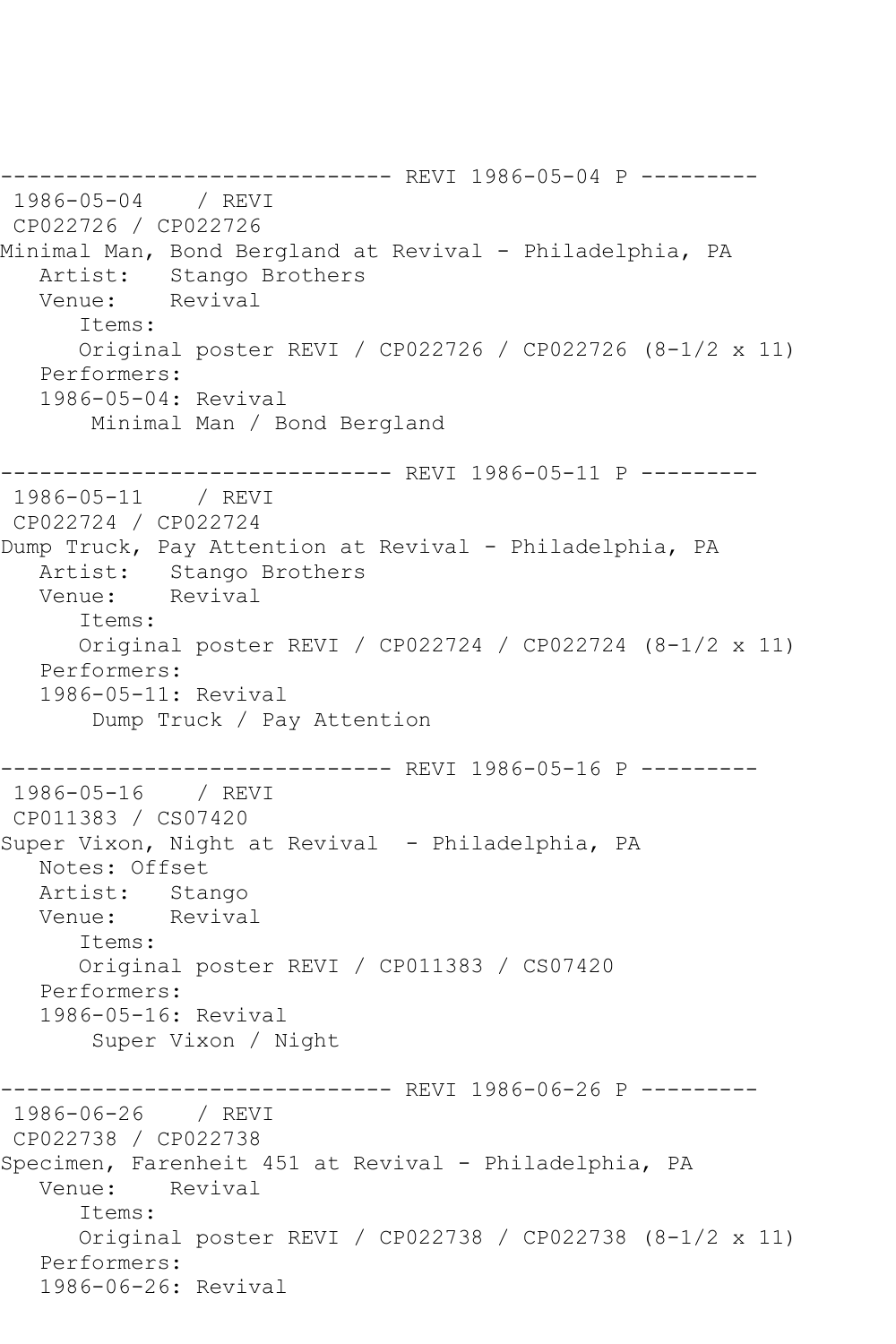Specimen / Farenheit 451 -------------- REVI 1986-07-13 P ---------1986-07-13 / REVI CP022737 / CP022737 Brian Brain, Big People at Revival - Philadelphia, PA Venue: Revival Items: Original poster REVI / CP022737 / CP022737 (8-1/2 x 11) Performers: 1986-07-13: Revival Brian Brain / Big People ------------------------------ REVI 1986-08-08 P --------- 1986-08-08 / REVI CP022725 / CP022725 G.B.H., Decontrol at Revival - Philadelphia, PA Venue: Revival Promoter: WKDU Items: Original poster REVI / CP022725 / CP022725 (8-1/2 x 11) Performers: 1986-08-08: Revival G.B.H. / Decontrol ------------------------------ REVI 1986-09-25 P --------- 1986-09-25 / REVI CP011471 / CS07508 Ruin at Revival - Philadelphia, PA Notes: Offset Venue: Revival Items: Original poster REVI / CP011471 / CS07508 Performers: 1986-09-25: Revival J.C. Dobbs Grendel's Lair Ruin ------------------------------ REVI 1986-10-02 P --------- 1986-10-02 / REVI CP022743 / CP022743 Doctor and the Medics at Revival - Philadelphia, PA Venue: Revival Items: Original poster REVI / CP022743 / CP022743 (8-1/2 x 11) Performers: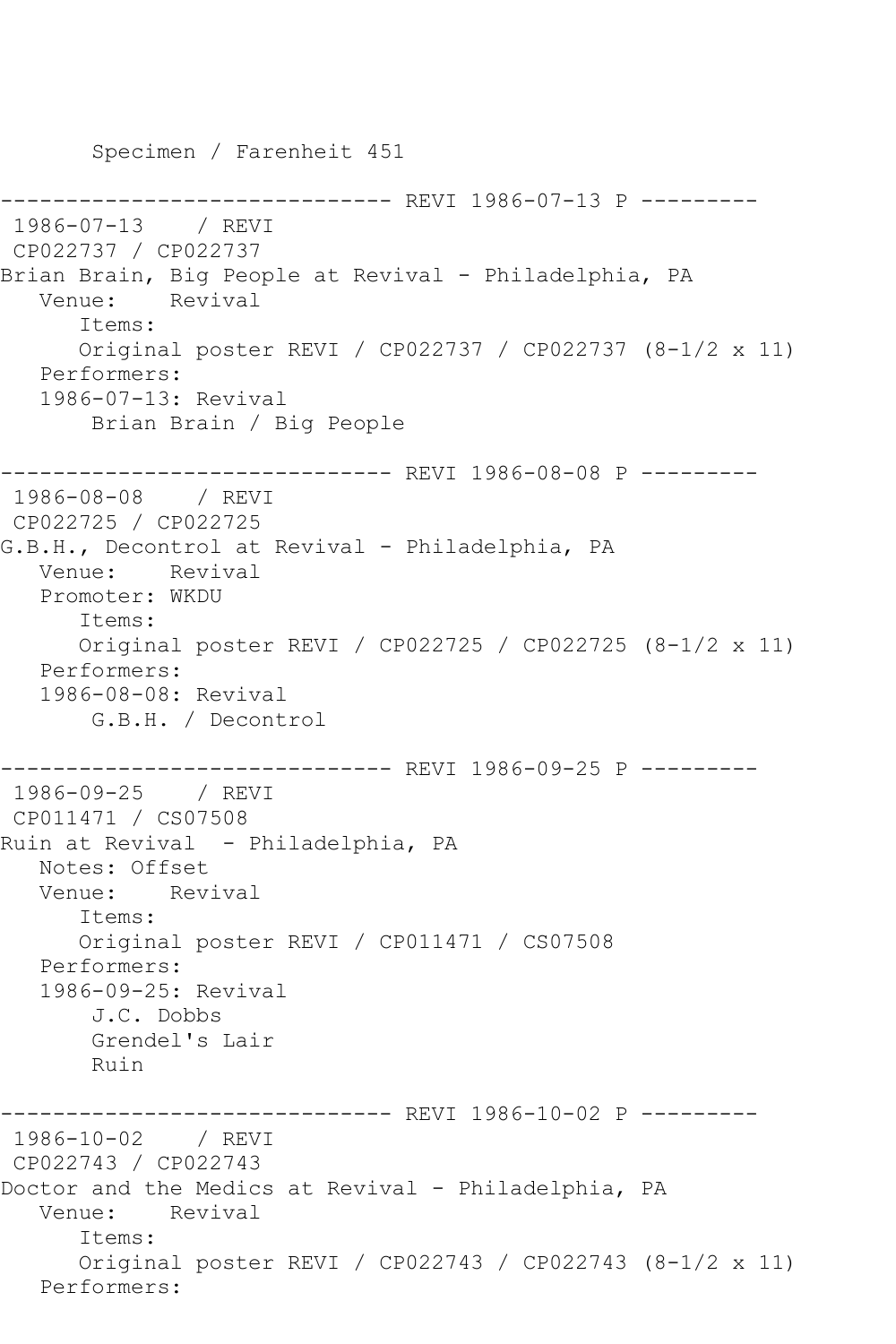1986-10-02: Revival Doctor and the Medics ------------------------------ REVI 1986-10-23 P --------- 1986-10-23 / REVI CP011457 / CS07494 Virgin Prunes at Revival - Philadelphia, PA Notes: Offset Artist: Matt Marello<br>Venue: Revival Venue: Items: Original poster REVI / CP011457 / CS07494 Performers: 1986-10-23: Revival Virgin Prunes ------------------------------ REVI 1986-10-26 P --------- 1986-10-26 / REVI CP011339 / CS07376 Fall at Revival - Philadelphia, PA Notes: Offset Artist: Matt Marello Venue: Revival Items: Original poster REVI / CP011339 / CS07376 Performers: 1986-10-26: Revival Fall ------------------------------ REVI 1986-11-02 P --------- 1986-11-02 / REVI CP022741 / CP022741 Nixon's Head, Dresden at Revival - Philadelphia, PA Venue: Revival Items: Original poster REVI / CP022741 / CP022741 (8-1/2 x 11) Performers: 1986-11-02: Revival Nixon's Head / Dresden / Room with a View ------------------------------ REVI 1986-11-13 P --------- 1986-11-13 / REVI CP011342 / CS07379 Swamp Thing at Revival - Philadelphia, PA Notes: Offset Artist: Matt Marello<br>Venue: Revival Venue: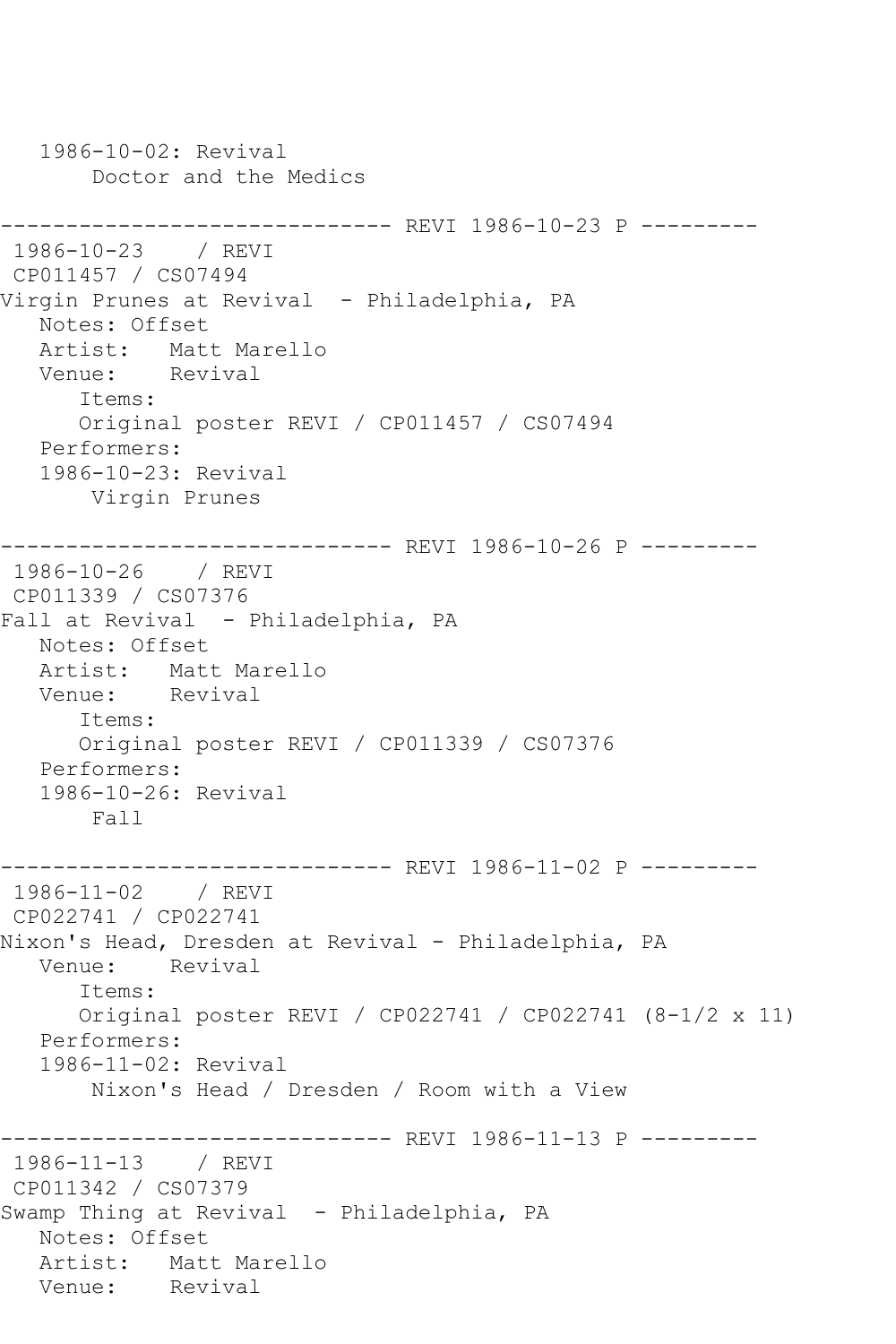```
 Items:
       Original poster REVI / CP011342 / CS07379
   Performers:
    1986-11-13: Revival
        Swamp Thing
------------------------------ REVI 1986-11-20 P ---------
1986-11-20 / REVI 
CP011401 / CS07438
Peter Murphy at Revival - Philadelphia, PA
   Notes: Offset
  Artist: Matt Marello<br>Venue: Revival
            Revival
       Items:
       Original poster REVI / CP011401 / CS07438
   Performers:
    1986-11-20: Revival
        Peter Murphy
------------------------------ REVI 1986-11-23 P ---------
1986-11-23 / REVI 
CP011361 / CS07398
Chameleons at Revival - Philadelphia, PA
   Notes: Offset
  Artist: Matt Marello<br>Venue: Revival
            Revival
       Items:
       Original poster REVI / CP011361 / CS07398
   Performers:
    1986-11-23: Revival
        Chameleons
------------------------------ REVI 1987-01-11 P ---------
1987-01-11 / REVI 
CP022722 / CP022722
Johnny Thunders at Revival - Philadelphia, PA
   Artist: Matt Marello
   Venue: Revival
       Items:
       Original poster REVI / CP022722 / CP022722 (8-1/2 x 11)
    Performers:
    1987-01-11: Revival
        Johnny Thunders
                ------------------------------ REVI 1987-01-18 P ---------
1987-01-18 / REVI 
CP011394 / CS07431
```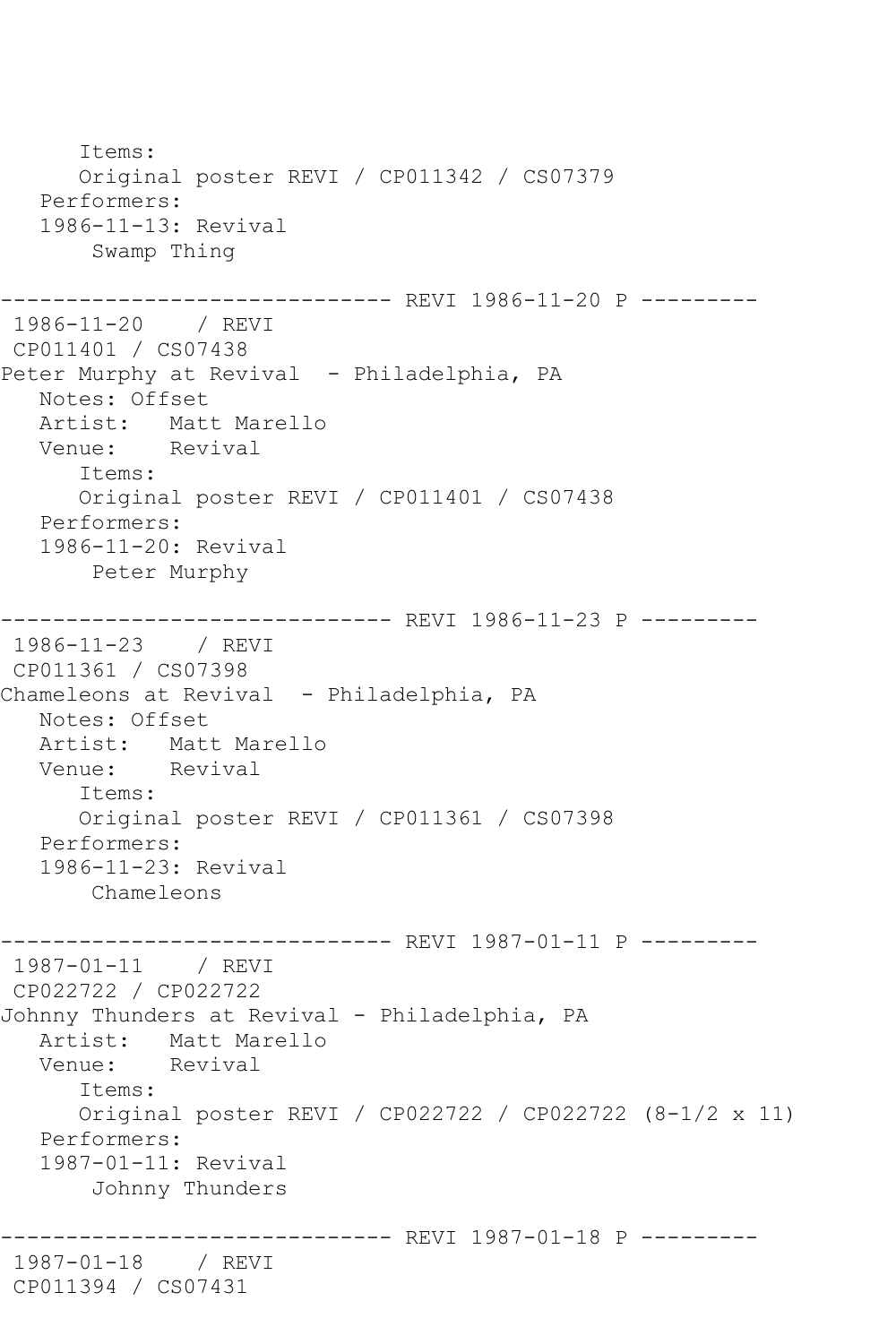Wiseblood at Revival - Philadelphia, PA Notes: Offset<br>Artist: Matt Matt Marello<br>Revival Venue: Items: Original poster REVI / CP011394 / CS07431 Performers: 1987-01-18: Revival Wiseblood ------------------------------ REVI 1987-01-28 P --------- 1987-01-28 / REVI CP011466 / CS07503 More Fiends, McRad at Revival - Philadelphia, PA Notes: Offset Venue: Revival Items: Original poster REVI / CP011466 / CS07503 Performers: 1987-01-28: Revival More Fiends / McRad / Dead Girls in Tight Skirts ------------------------------ REVI 1987-02-11 P --------- 1987-02-11 / REVI CP011400 / CS07437 Peter Murphy, Ceiling Zero at Revival - Philadelphia, PA Notes: Offset Artist: Matt Marello Venue: Revival Items: Original poster REVI / CP011400 / CS07437 Performers: 1987-02-11: Revival Peter Murphy / Ceiling Zero ------------------------------ REVI 1987-02-19 P --------- 1987-02-19 / REVI CP011460 / CS07497 Volcano Suns, Dresden at Revival - Philadelphia, PA Notes: Offset Artist: Matt Marello Venue: Revival Items: Original poster REVI / CP011460 / CS07497 Performers: 1987-02-19: Revival Volcano Suns / Dresden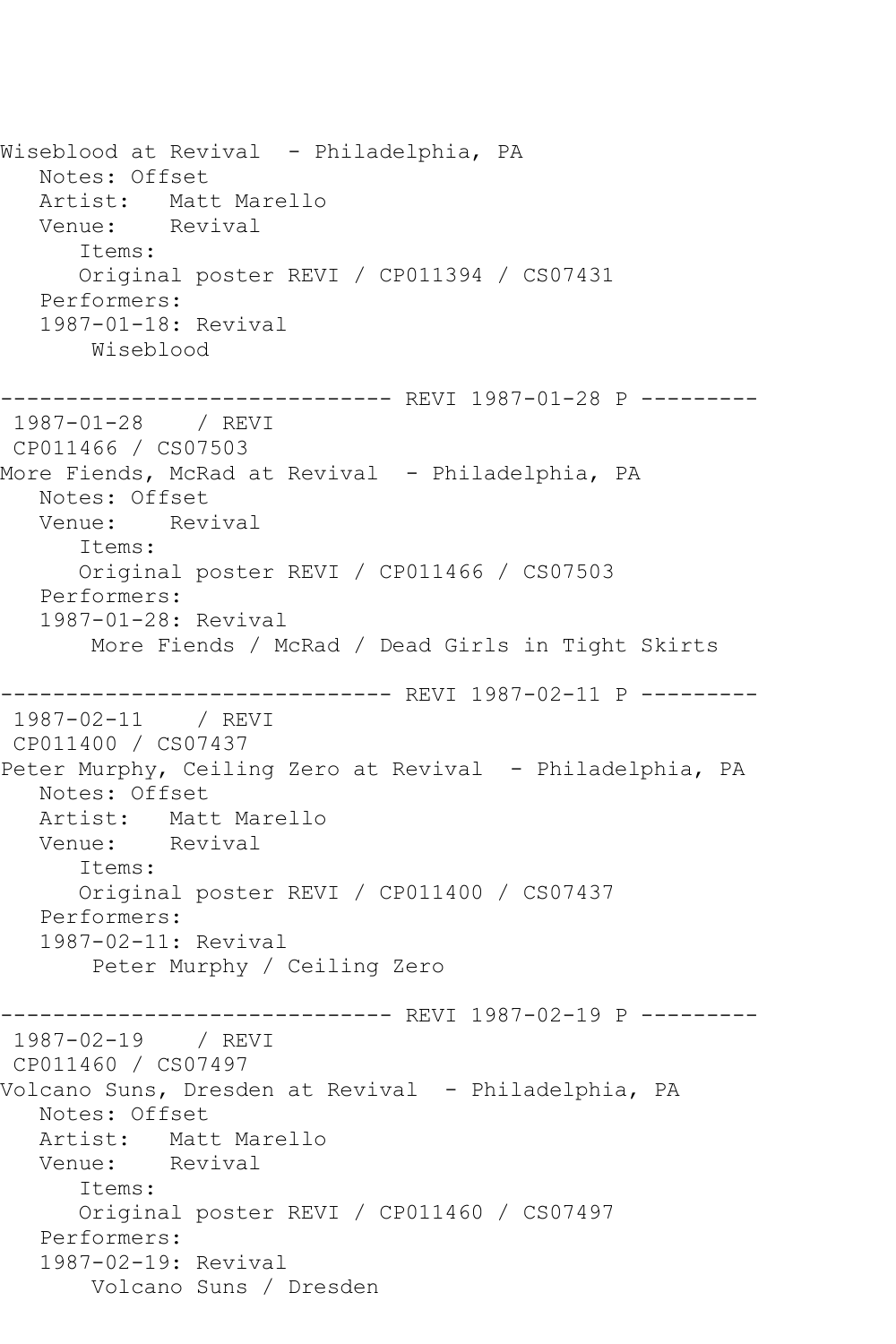------------------------------ REVI 1987-02-23 P --------- 1987-02-23 / REVI CP011462 / CS07499 The Chameleons, The Mighty Lemon Drops at Revival - Philadelphia, PA Notes: Offset Artist: Matt Marello Venue: Revival Items: Original poster REVI / CP011462 / CS07499 Performers: 1987-02-23: Revival Chameleons / Mighty Lemon Drops ------------------------------ REVI 1987-03-08 P --------- 1987-03-08 / REVI CP011385 / CS07422 Flesh For Lulu, March Violets at Revival - Philadelphia, PA Notes: Offset Artist: Matt Marello<br>Venue: Revival Venue: Items: Original poster REVI / CP011385 / CS07422 Performers: 1987-03-08: Revival Flesh For Lulu / March Violets ------------------- REVI 1987-03-12 P ---------1987-03-12 / REVI CP011364 / CS07401 Breaking Circus, Pop Art at Revival - Philadelphia, PA Notes: Offset Artist: Matt Marello<br>Venue: Revival Venue: Items: Original poster REVI / CP011364 / CS07401 Performers: 1987-03-12: Revival Breaking Circus / Pop Art ----------- REVI 1987-03-15 P ---------1987-03-15 / REVI CP011382 / CS07419 Dumptruck, Bill Popp and the Tapes at Revival - Philadelphia, PA Notes: Offset Artist: Matt Marello<br>Venue: Revival Venue: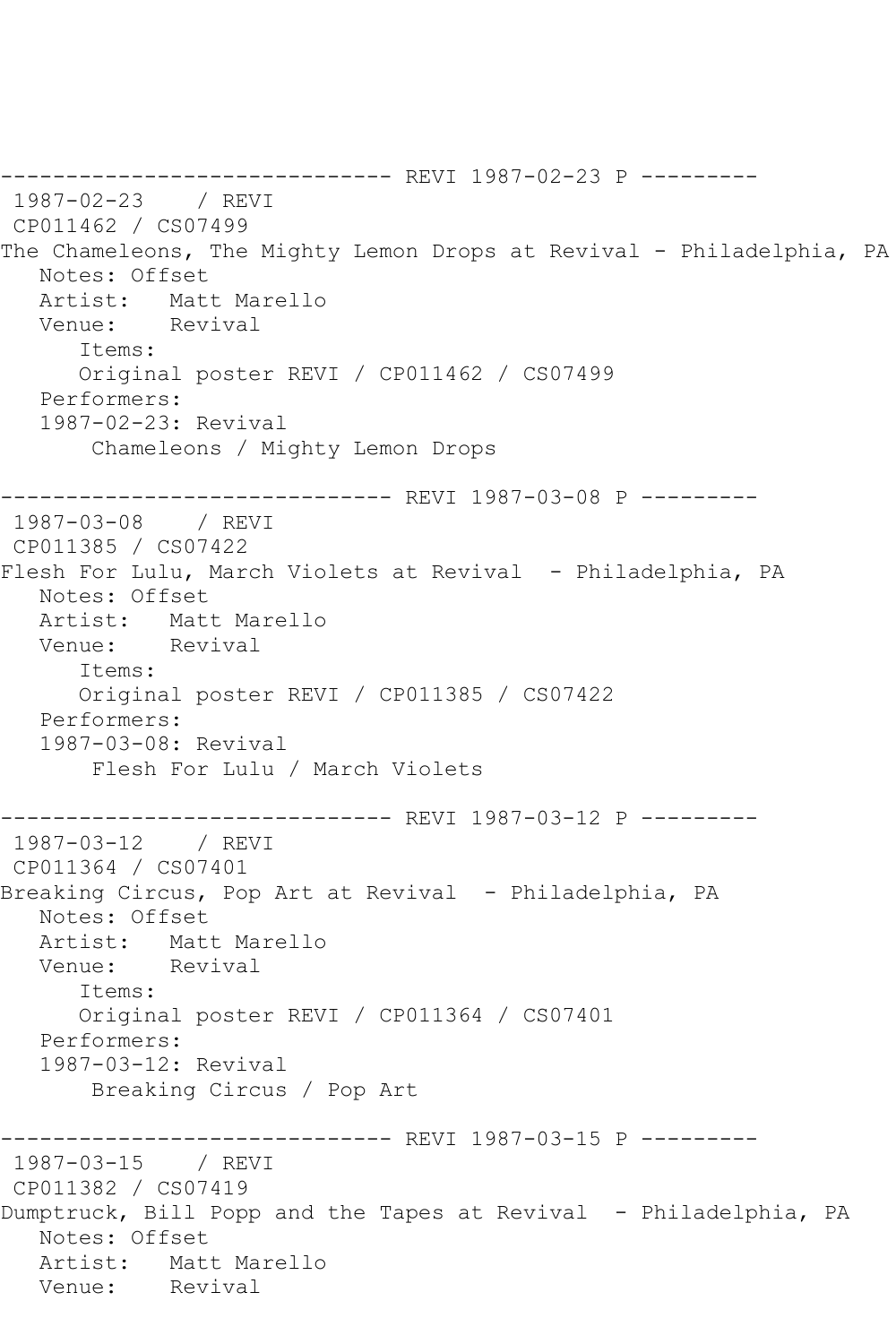```
 Items:
      Original poster REVI / CP011382 / CS07419
   Performers:
   1987-03-15: Revival
        Dumptruck / Bill Popp and the Tapes
------------------------------ REVI 1987-03-18 P ---------
1987-03-18 / REVI 
CP011399 / CS07436
Mr. Metha at Revival - Philadelphia, PA
   Notes: Offset
   Venue: Revival
       Items:
       Original poster REVI / CP011399 / CS07436
   Performers:
   1987-03-18: Revival
       Mr. Metha
------------------------------ REVI 1987-03-19 P ---------
1987-03-19 / REVI 
CP011396 / CS07433
Miracle Legion, Minutes After at Revival - Philadelphia, PA
   Notes: Offset
   Artist: Matt Marello
   Venue: Revival
       Items:
       Original poster REVI / CP011396 / CS07433
   Performers:
   1987-03-19: Revival
        Miracle Legion / Minutes After
      ------------------------------ REVI 1987-03-22 P ---------
1987-03-22 / REVI 
CP011407 / CS07444
Gutbank, Doctor Bombay at Revival - Philadelphia, PA
   Notes: Offset
   Artist: Matt Marello
   Venue: Revival
      Items:
       Original poster REVI / CP011407 / CS07444
   Performers:
   1987-03-22: Revival
        Gutbank / Doctor Bombay / Other Bright Colors
                 ------------------------------ REVI 1987-03-25 P ---------
1987-03-25 / REVI 
CP011376 / CS07413
```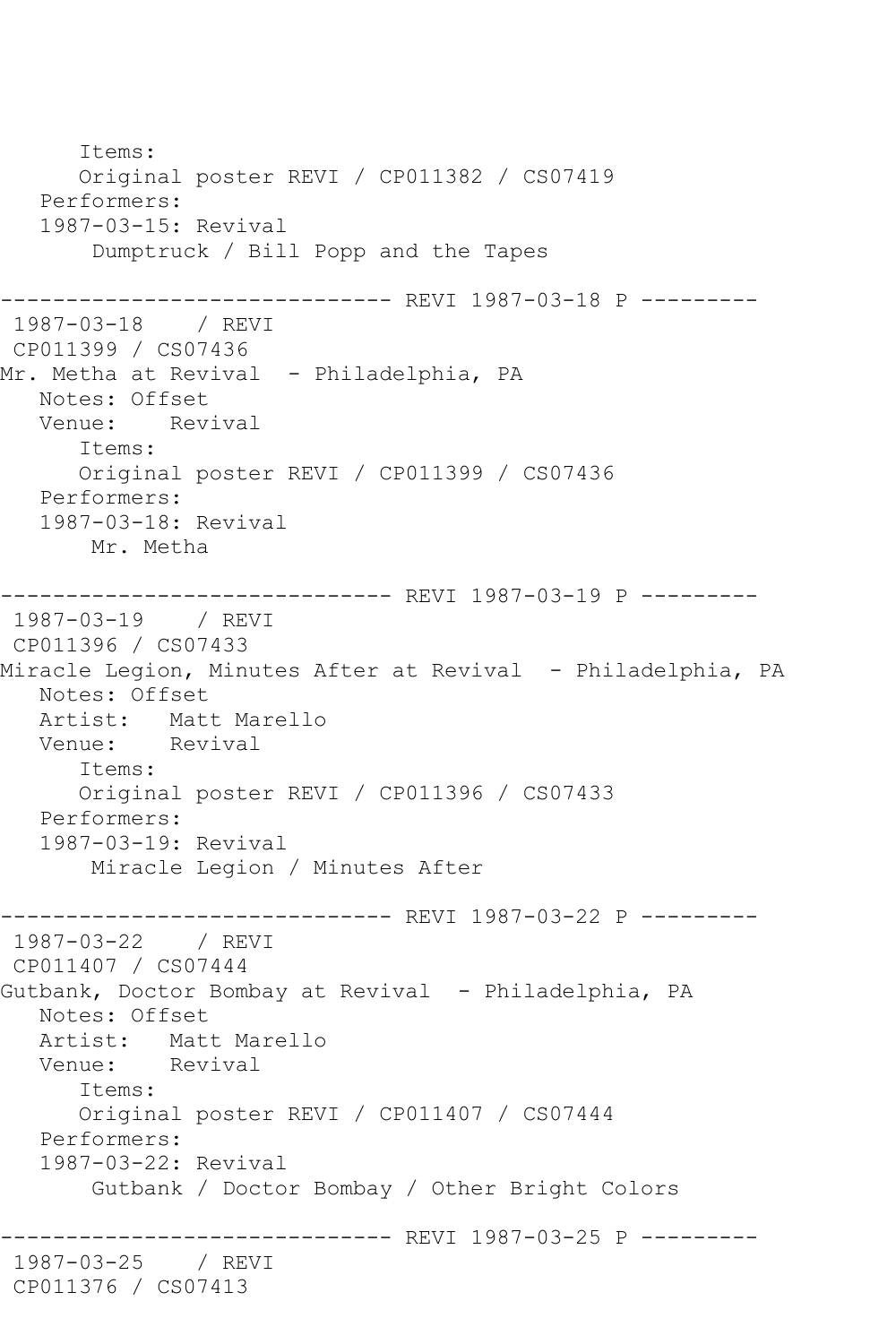Ruin, She Male Encounters at Revival - Philadelphia, PA Notes: Offset Artist: Matt Marello<br>Venue: Revival Venue: Items: Original poster REVI / CP011376 / CS07413 Performers: 1987-03-25: Revival Ruin / She Male Encounters ------------------------------ REVI 1987-03-29 P --------- 1987-03-29 / REVI CP011371 / CS07408 Ritual, Stone Free at Revival - Philadelphia, PA Notes: Offset Artist: Matt Marello Venue: Revival Items: Original poster REVI / CP011371 / CS07408 Performers: 1987-03-29: Revival Ritual / Stone Free / Blessing ------------------------------ REVI 1987-04-02 P --------- 1987-04-02 / REVI CP011372 / CS07409 Persian Gulf at Revival - Philadelphia, PA Notes: Offset Artist: Matt Marello Venue: Revival Items: Original poster REVI / CP011372 / CS07409 Performers: 1987-04-02: Revival Persian Gulf ------------------------------ REVI 1987-04-05 P --------- 1987-04-05 / REVI CP011395 / CS07432 Love Tractor, Edge of Heaven at Revival - Philadelphia, PA Notes: Offset Artist: Matt Marello Venue: Revival Items: Original poster REVI / CP011395 / CS07432 Performers: 1987-04-05: Revival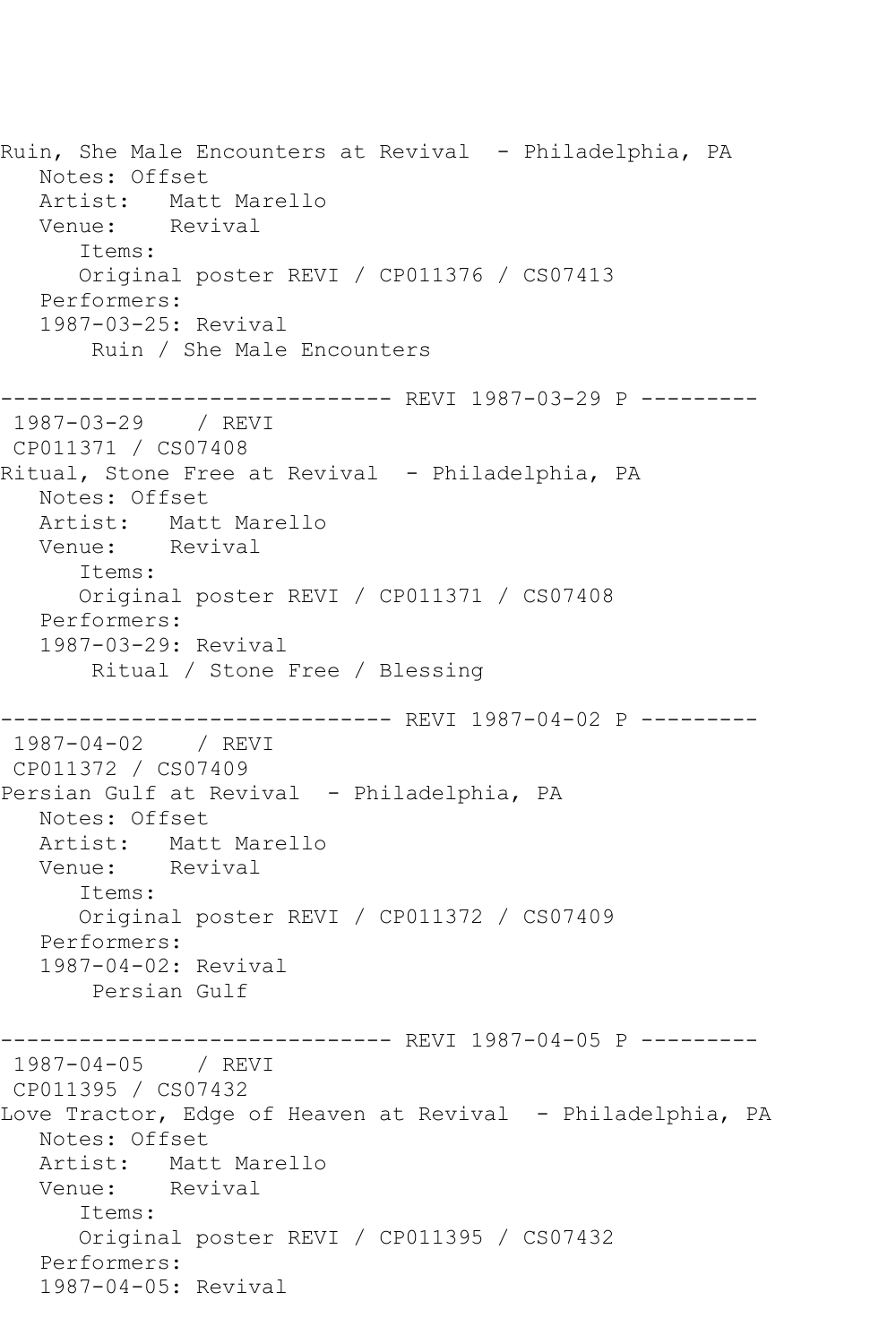Love Tractor / Edge of Heaven -------------- REVI 1987-04-12 P ---------1987-04-12 / REVI CP011463 / CS07500 Celibate Rifles, Serial Killers at Revival - Philadelphia, PA Notes: Offset Artist: Matt Marello Venue: Revival Items: Original poster REVI / CP011463 / CS07500 Performers: 1987-04-12: Revival Celibate Rifles / Serial Killers / Dick Destiny and the Highway Kings ------------------------------ REVI 1987-04-14 P --------- 1987-04-14 / REVI CP011464 / CS07501 Stranglers at Revival - Philadelphia, PA Notes: Offset Artist: Matt Marello Venue: Revival Items: Original poster REVI / CP011464 / CS07501 Performers: 1987-04-14: Revival Stranglers ------------------------------ REVI 1987-04-19 P --------- 1987-04-19 / REVI CP011343 / CS07380 Executive Slacks at Revival - Philadelphia, PA Notes: Photocopy Venue: Revival Items: Original poster REVI / CP011343 / CS07380 Performers: 1987-04-19: Revival Executive Slacks ------------------------------ REVI 1987-04-21 P --------- 1987-04-21 / REVI CP022735 / CP022735 Lene Lovich at Revival - Philadelphia, PA Artist: Matt Marello<br>Venue: Revival Venue: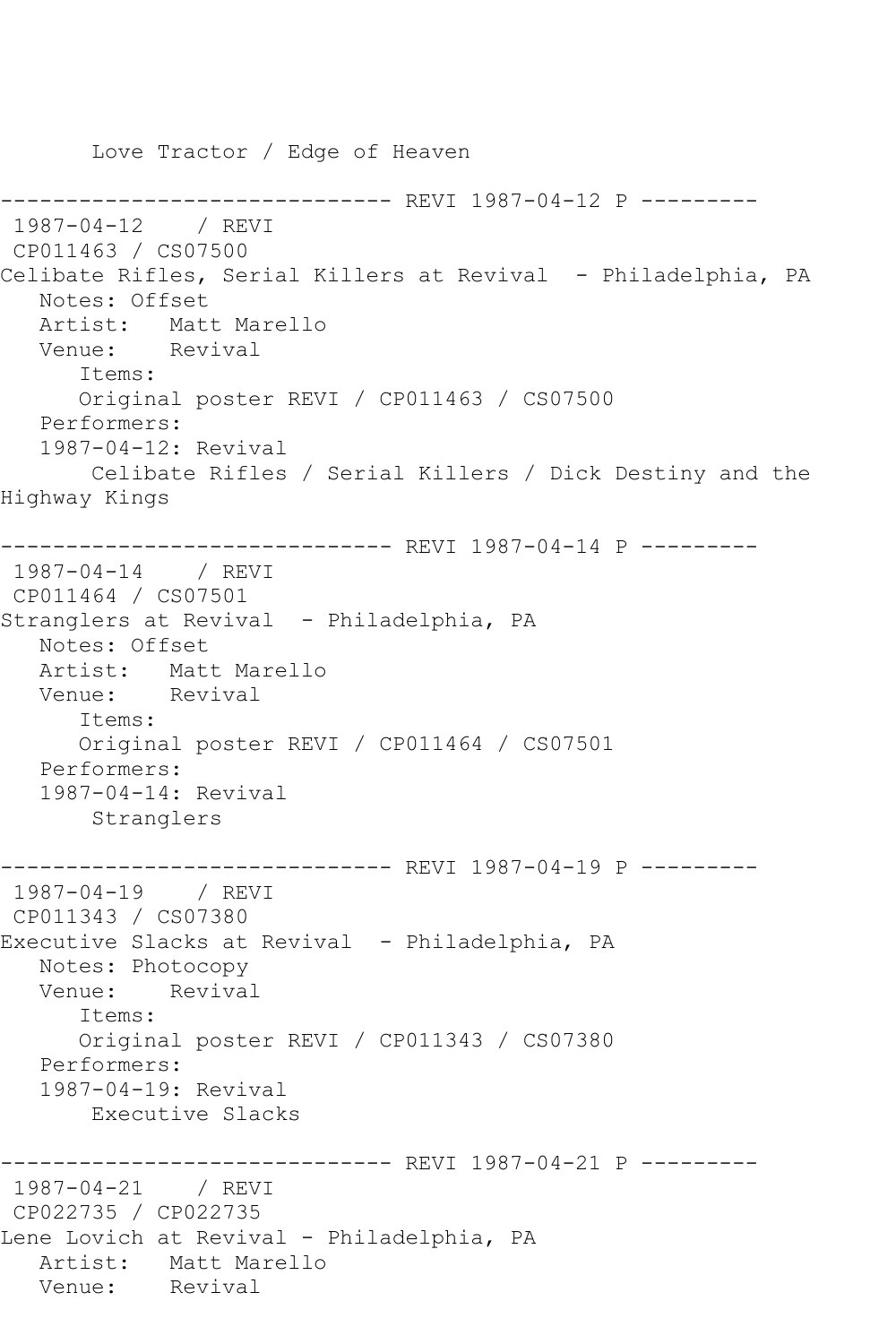Items: Original poster REVI / CP022735 / CP022735 (8-1/2 x 11) Performers: 1987-04-21: Revival Lene Lovich ------------------------------ REVI 1987-04-23 P --------- 1987-04-23 / REVI CP011417 / CS07454 Mekons at Revival - Philadelphia, PA Notes: Offset Artist: Matt Marello<br>Venue: Revival Venue: Items: Original poster REVI / CP011417 / CS07454 Performers: 1987-04-23: Revival Mekons ------------------------------ REVI 1987-04-26 P --------- 1987-04-26 / REVI CP011398 / CS07435 Mission, Balaam and the Angel at Revival - Philadelphia, PA Notes: Offset Artist: Matt Marello<br>Venue: Revival Venue: Items: Original poster REVI / CP011398 / CS07435 Performers: 1987-04-26: Revival Mission / Balaam and the Angel ------------------------------ REVI 1987-04-29 P ---------<br>1987-04-29 / REVI  $1987 - 04 - 29$ CP011465 / CS07502 Scratch Acid, Not for Sale at Revival - Philadelphia, PA Notes: Offset Artist: Matt Marello Venue: Revival Items: Original poster REVI / CP011465 / CS07502 Performers: 1987-04-29: Revival Scratch Acid / Not for Sale ------------------------------ REVI 1987-05-06 P --------- 1987-05-06 / REVI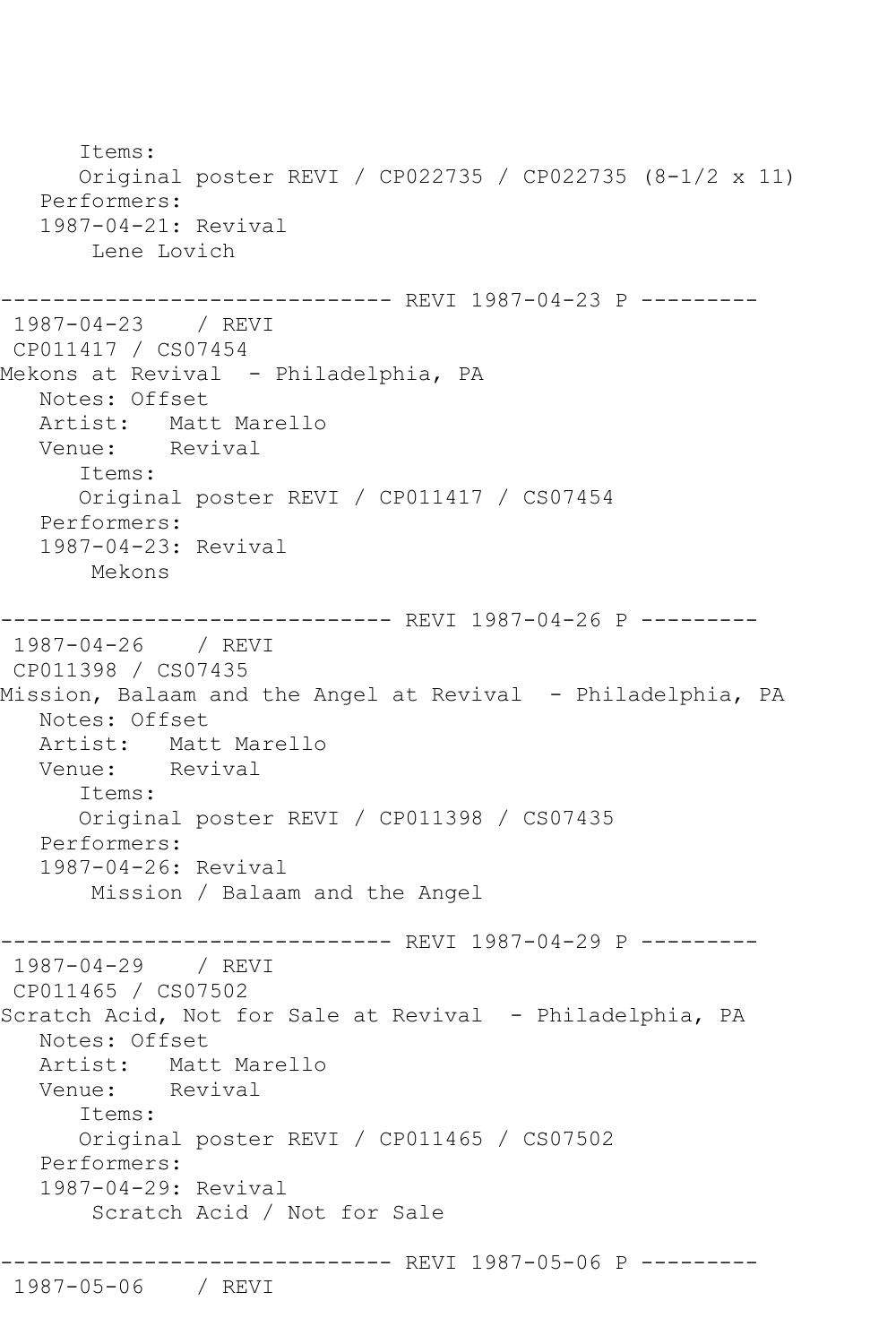```
CP011370 / CS07407
Butthole Surfers, Trained Attack Dogs at Revival - Philadelphia, PA
   Notes: Offset
  Artist: Matt Marello<br>Venue: Revival
            Revival
       Items:
       Original poster REVI / CP011370 / CS07407
   Performers:
    1987-05-06: Revival
        Butthole Surfers / Trained Attack Dogs
------------------------------ REVI 1987-05-07 P ---------
1987-05-07 / REVI 
CP011410 / CS07447
Godfathers, Nixon's Head at Revival - Philadelphia, PA
   Notes: Offset
  Artist: Matt Marello<br>Venue: Revival
  Venue:
       Items:
       Original poster REVI / CP011410 / CS07447
   Performers:
    1987-05-07: Revival
        Godfathers / Nixon's Head
         ------------------------------ REVI 1987-05-08 P ---------
1987-05-08 / REVI 
CP011420 / CS07457
Swans, More Fiends at Revival - Philadelphia, PA
   Notes: Offset
  Artist: More Fiends<br>Venue: Revival
  Venue:
       Items:
       Original poster REVI / CP011420 / CS07457
   Performers:
    1987-05-08: Revival
        Swans / More Fiends
                    ----------- REVI 1987-05-10 P ---------
1987-05-10 / REVI 
CP011479 / CS07516
Pay Attention, Dominant Curve at Revival - Philadelphia, PA
   Notes: Offset
  Artist: Matt Marello<br>Venue: Revival
  Venue:
       Items:
       Original poster REVI / CP011479 / CS07516
   Performers:
```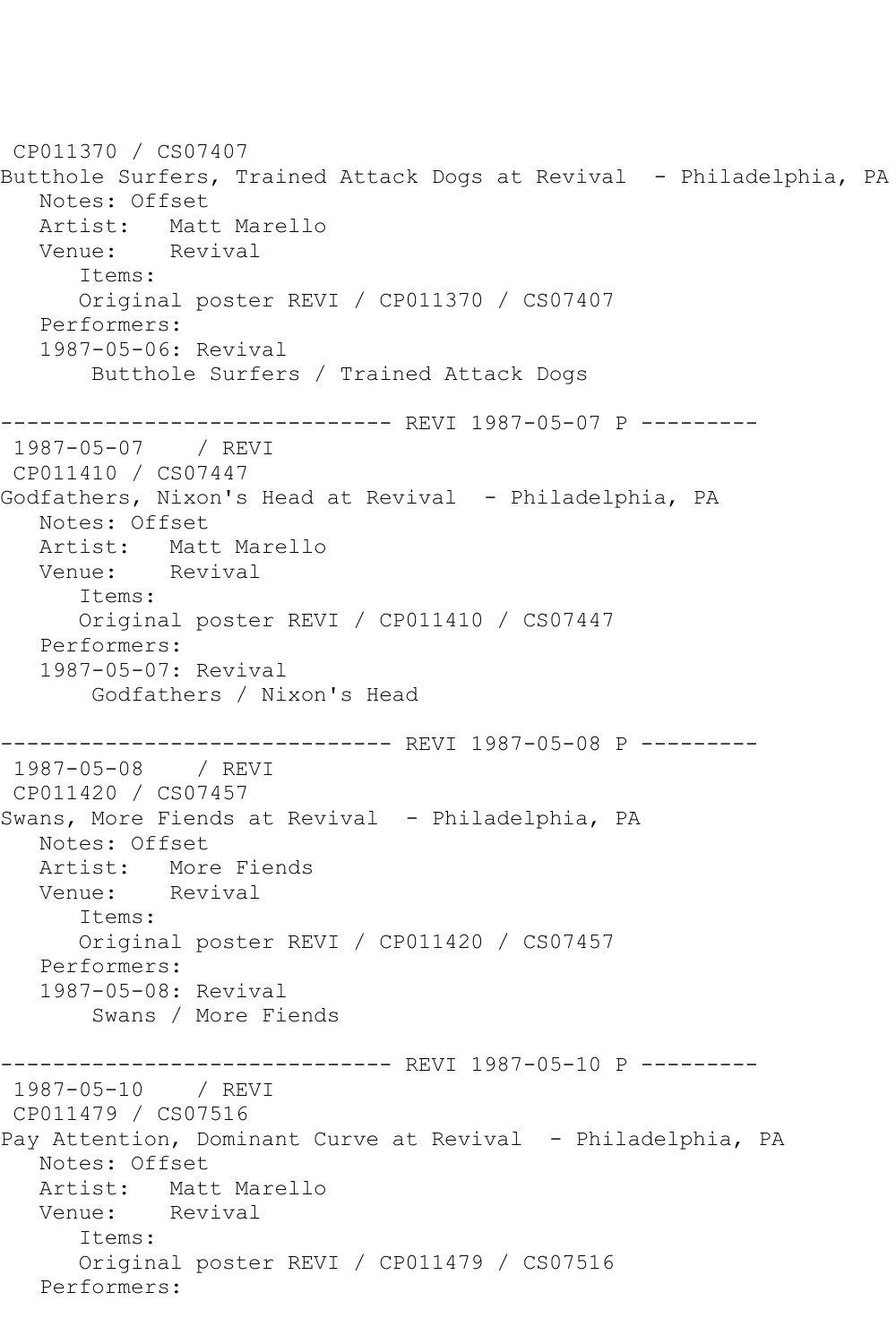1987-05-10: Revival Pay Attention / Dominant Curve ------------------------------- REVI 1987-05-13 P ---------<br>1987-05-13 / REVI  $1987 - 05 - 13$ CP011366 / CS07403 Barrance Whitehead and the Savages, John Cadillac Band at Revival - Philadelphia, PA Notes: Offset Artist: Matt Marello Venue: Revival Items: Original poster REVI / CP011366 / CS07403 Performers: 1987-05-13: Revival Barrance Whitehead and the Savages / Joey Ramone ------------------------------ REVI 1987-05-17 P --------- 1987-05-17 / REVI CP022740 / CP022740 Wolfgang Press, Mr. Metha at Revival - Philadelphia, PA Artist: Matt Marello Venue: Revival Items: Original poster REVI / CP022740 / CP022740 (8,5 x 11) Performers: 1987-05-17: Revival Wolfgang Press / Mr. Metha ------------------------------ REVI 1987-05-24 P --------- 1987-05-24 / REVI CP011350 / CS07387 Salem 66 at Revival - Philadelphia, PA Notes: Offset Artist: Matt Marello Venue: Revival Items: Original poster REVI / CP011350 / CS07387 Performers: 1987-05-24: Revival Salem 66 ------------------------------ REVI 1987-05-28 P --------- 1987-05-28 / REVI CP011392 / CS07429 Fuzzbox, Ted Chippington at Revival - Philadelphia, PA Notes: Offset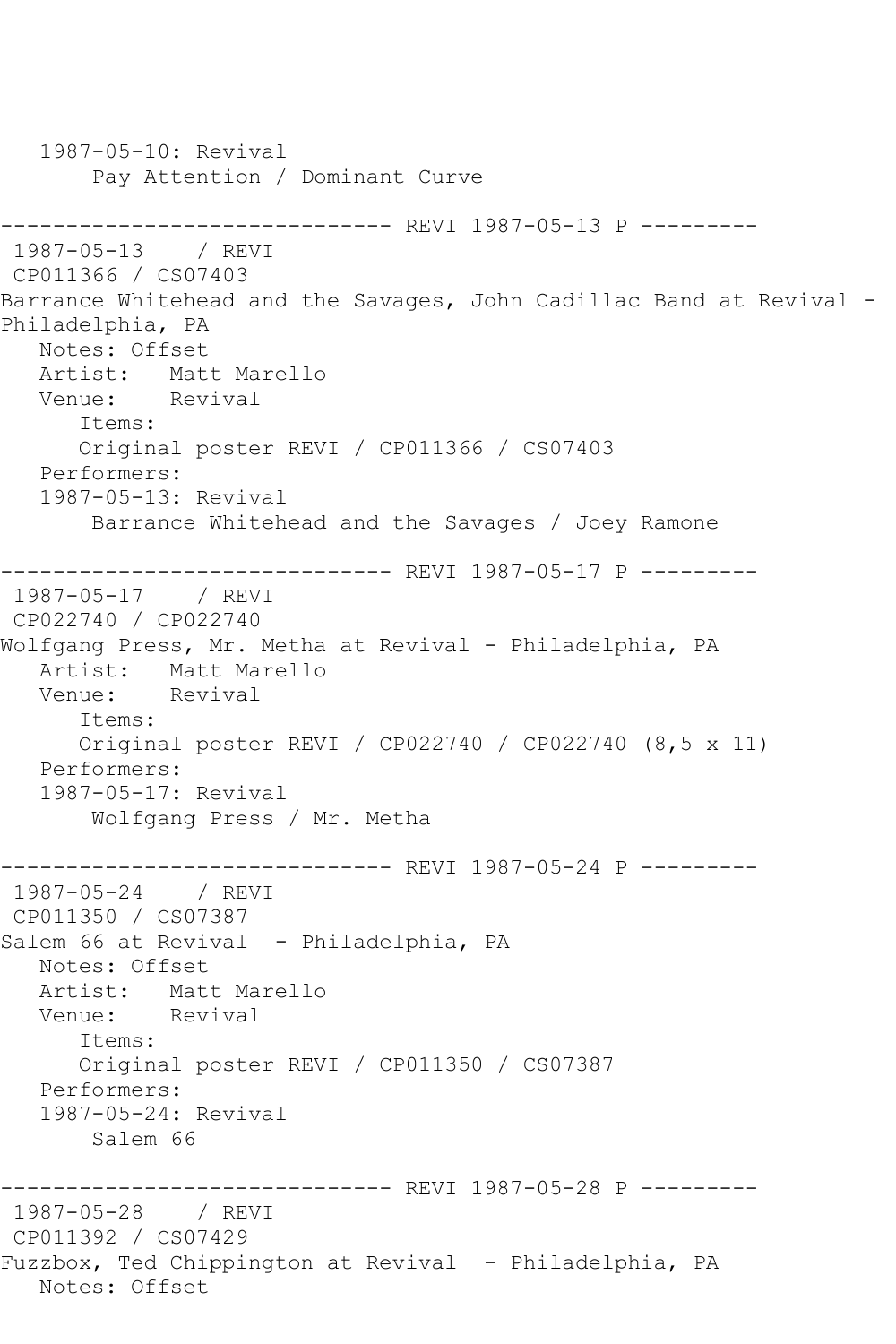Artist: Matt Marello<br>Venue: Revival Venue: Items: Original poster REVI / CP011392 / CS07429 Performers: 1987-05-28: Revival Fuzzbox / Ted Chippington / Electric Love Muffin ------------------------------ REVI 1987-05-31 P --------- 1987-05-31 / REVI CP011355 / CS07392 Executive Slacks at Revival - Philadelphia, PA Notes: Photocopy Venue: Revival Items: Original poster REVI / CP011355 / CS07392 Performers: 1987-05-31: Revival Executive Slacks ------------------------------ REVI 1987-06-04 P --------- 1987-06-04 / REVI CP011408 / CS07445 Ceiling Zero, The Darrows at Revival - Philadelphia, PA Notes: Offset Artist: Matt Marello Venue: Revival Items: Original poster REVI / CP011408 / CS07445 Performers: 1987-06-04: Revival Ceiling Zero / Darrows ------------------------------ REVI 1987-06-10 P --------- 1987-06-10 / REVI CP011470 / CS07507 Wire, Crashing Plastic at Revival - Philadelphia, PA Notes: Offset Artist: Matt Marello Venue: Revival Items: Original poster REVI / CP011470 / CS07507 Performers: 1987-06-10: Revival Wire / Crashing Plastic ------------------------------ REVI 1987-06-14 P ---------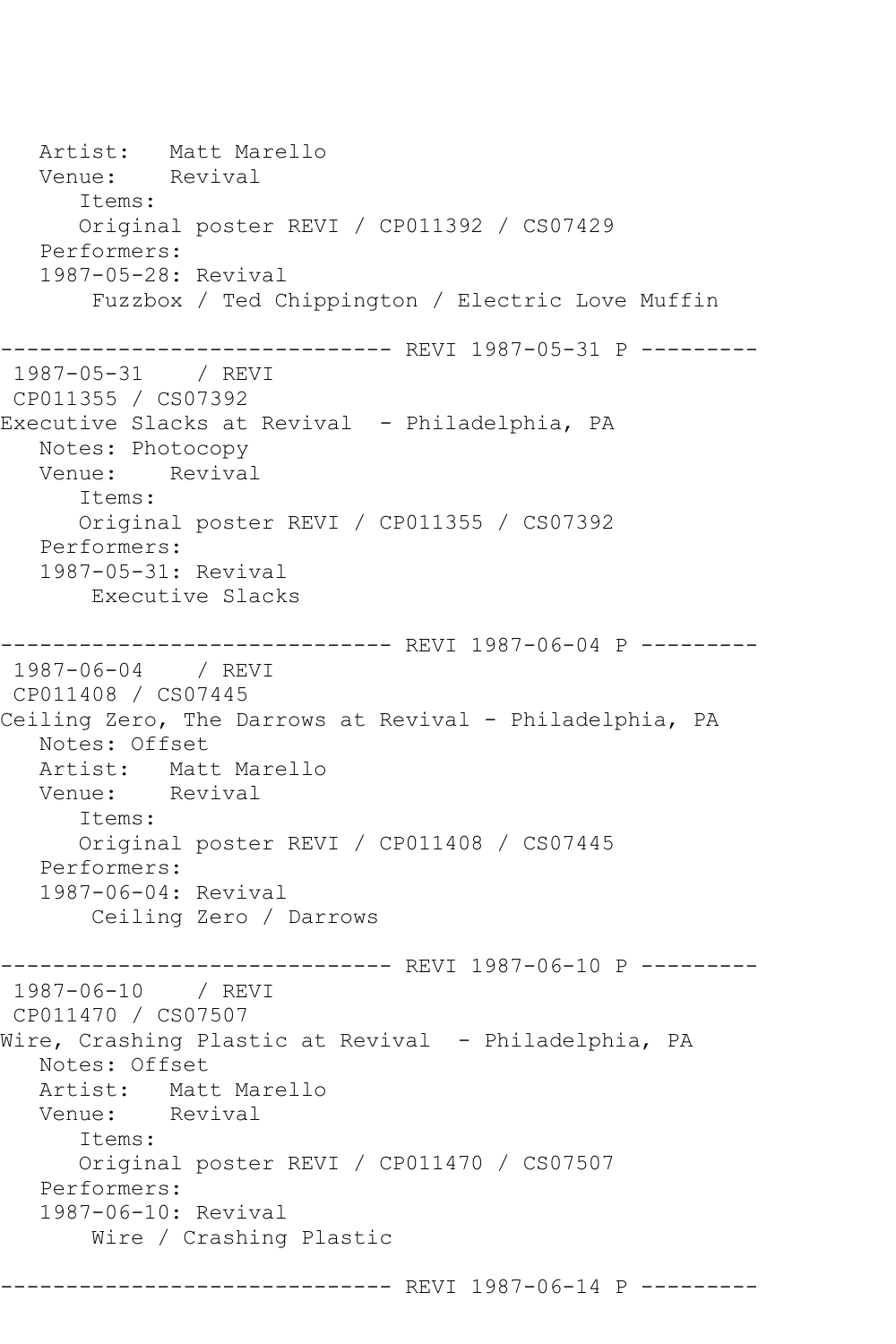1987-06-14 / REVI CP011404 / CS07441 Phantom Toll Booth, More Fiends at Revival - Philadelphia, PA Notes: Offset Artist: More Fiends Venue: Revival Items: Original poster REVI / CP011404 / CS07441 Performers: 1987-06-14: Revival Phantom Toll Booth / More Fiends ------------------------------ REVI 1987-06-14 P --------- 1987-06-14 / REVI CP011405 / CS07442 Phantom Toll Booth, More Fiends at Revival - Philadelphia, PA Notes: Offset Artist: Matt Marello Venue: Revival Items: Original poster REVI / CP011405 / CS07442 Performers: 1987-06-14: Revival Phantom Toll Booth / More Fiends ------------------------------ REVI 1987-06-18 P --------- 1987-06-18 / REVI CP011445 / CS07482 Lyres, Gorehounds at Revival - Philadelphia, PA Notes: Offset Artist: Matt Marello Venue: Revival Items: Original poster REVI / CP011445 / CS07482 Performers: 1987-06-18: Revival Lyres / Gorehounds ------------------------------ REVI 1987-06-21 P --------- 1987-06-21 / REVI CP011341 / CS07378 Redd Kross, She Male Encounters at Revival - Philadelphia, PA Notes: Offset Artist: Matt Marello Venue: Revival Items: Original poster REVI / CP011341 / CS07378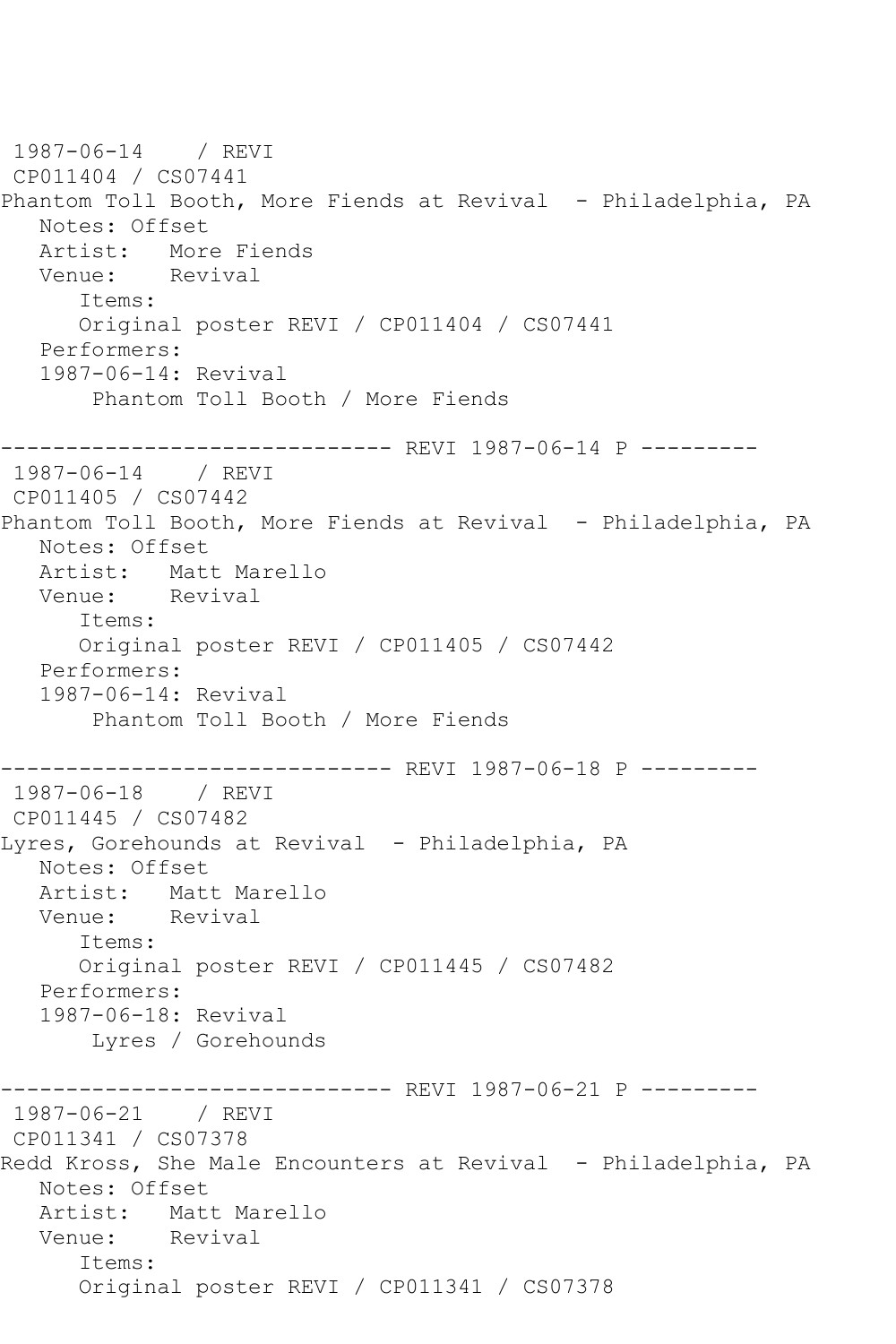Performers: 1987-06-21: Revival Redd Kross / She Male Encounters ------------------------------ REVI 1987-06-24 P --------- 1987-06-24 / REVI CP011377 / CS07414 The Saints, The Connells at Revival - Philadelphia, PA Notes: Offset Artist: Matt Marello Venue: Revival Items: Original poster REVI / CP011377 / CS07414 Performers: 1987-06-24: Revival Saints / Connells ------------------------------ REVI 1987-06-24 P --------- 1987-06-24 / REVI CP011451 / CS07488 Saints at Revival - Philadelphia, PA Notes: Photocopy Venue: Revival Items: Original poster REVI / CP011451 / CS07488 Performers: 1987-06-24: Revival Saints ------------------------------ REVI 1987-06-28 P --------- 1987-06-28 / REVI CP011475 / CS07512 Mr. Metha, Stone Free at Revival - Philadelphia, PA Notes: Offset Artist: Matt Marello Venue: Revival Items: Original poster REVI / CP011475 / CS07512 Performers: 1987-06-28: Revival Mr. Metha / Stone Free ------------------------------ REVI 1987-07-05 P --------- 1987-07-05 / REVI CP011368 / CS07405 Blessing at Revival - Philadelphia, PA Notes: Offset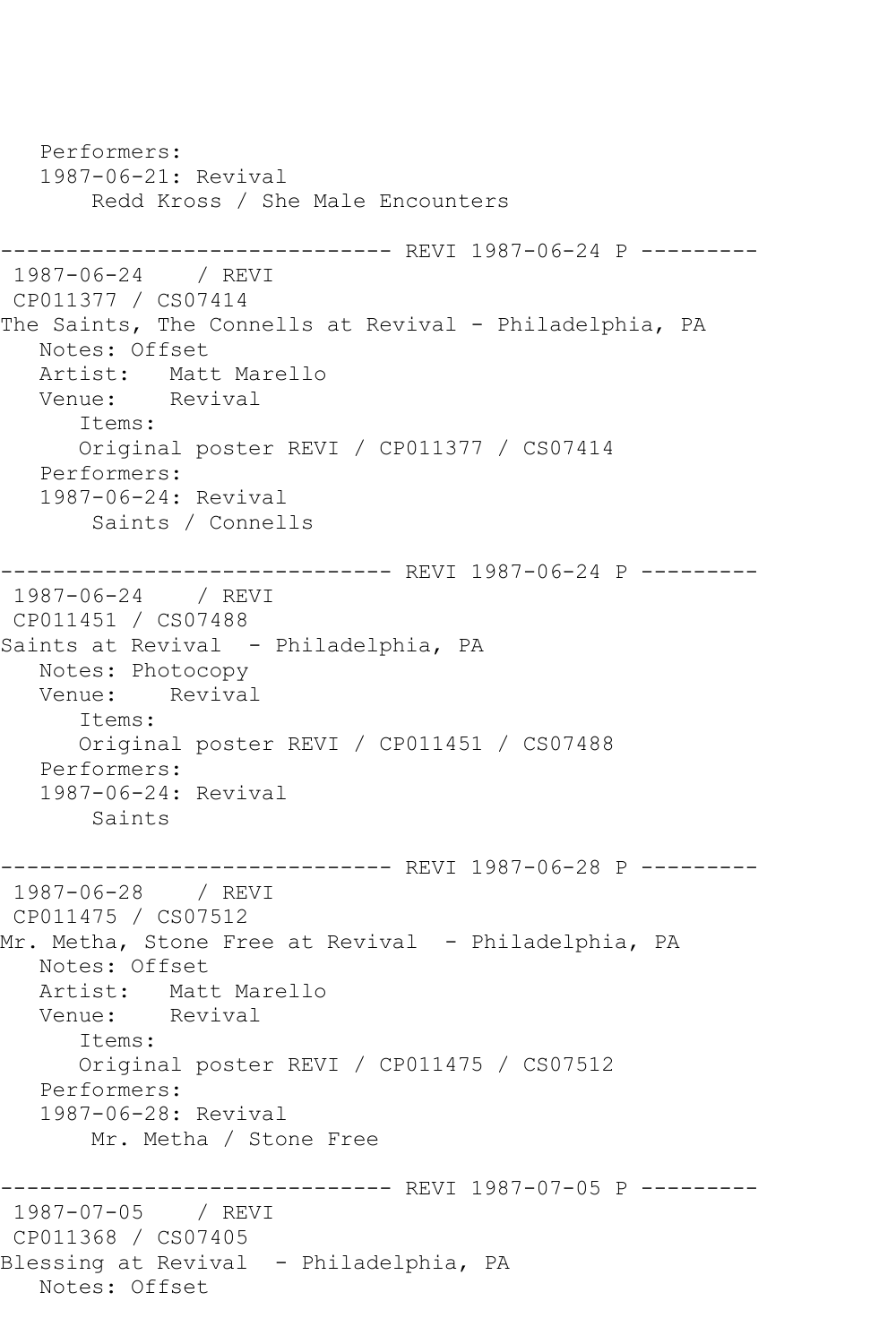Artist: Matt Marello<br>Venue: Revival Venue: Items: Original poster REVI / CP011368 / CS07405 Performers: 1987-07-05: Revival Blessing ----------- REVI 1987-07-09 P ---------1987-07-09 / REVI CP011393 / CS07430 Wipers, Serial Killers at Revival - Philadelphia, PA Notes: Offset Artist: Matt Marello<br>Venue: Revival Venue: Items: Original poster REVI / CP011393 / CS07430 Performers: 1987-07-09: Revival Wipers / Serial Killers ------------------------------ REVI 1987-07-12 P --------- 1987-07-12 / REVI CP011409 / CS07446 Revival, Flesh For Lulu at Revival - Philadelphia, PA Notes: Offset Artist: Matt Marello<br>Venue: Revival Venue: Items: Original poster REVI / CP011409 / CS07446 Performers: 1987-07-12: Revival Revival / Flesh For Lulu ------------------------------ REVI 1987-07-23 P --------- 1987-07-23 / REVI CP011387 / CS07424 Doctor at Tree, The Balls at Revival - Philadelphia, PA Notes: Offset Venue: Revival Items: Original poster REVI / CP011387 / CS07424 Performers: 1987-07-23: Revival Doctor at Tree / Balls / Sky Grits ------------------------------ REVI 1987-07-26 P ---------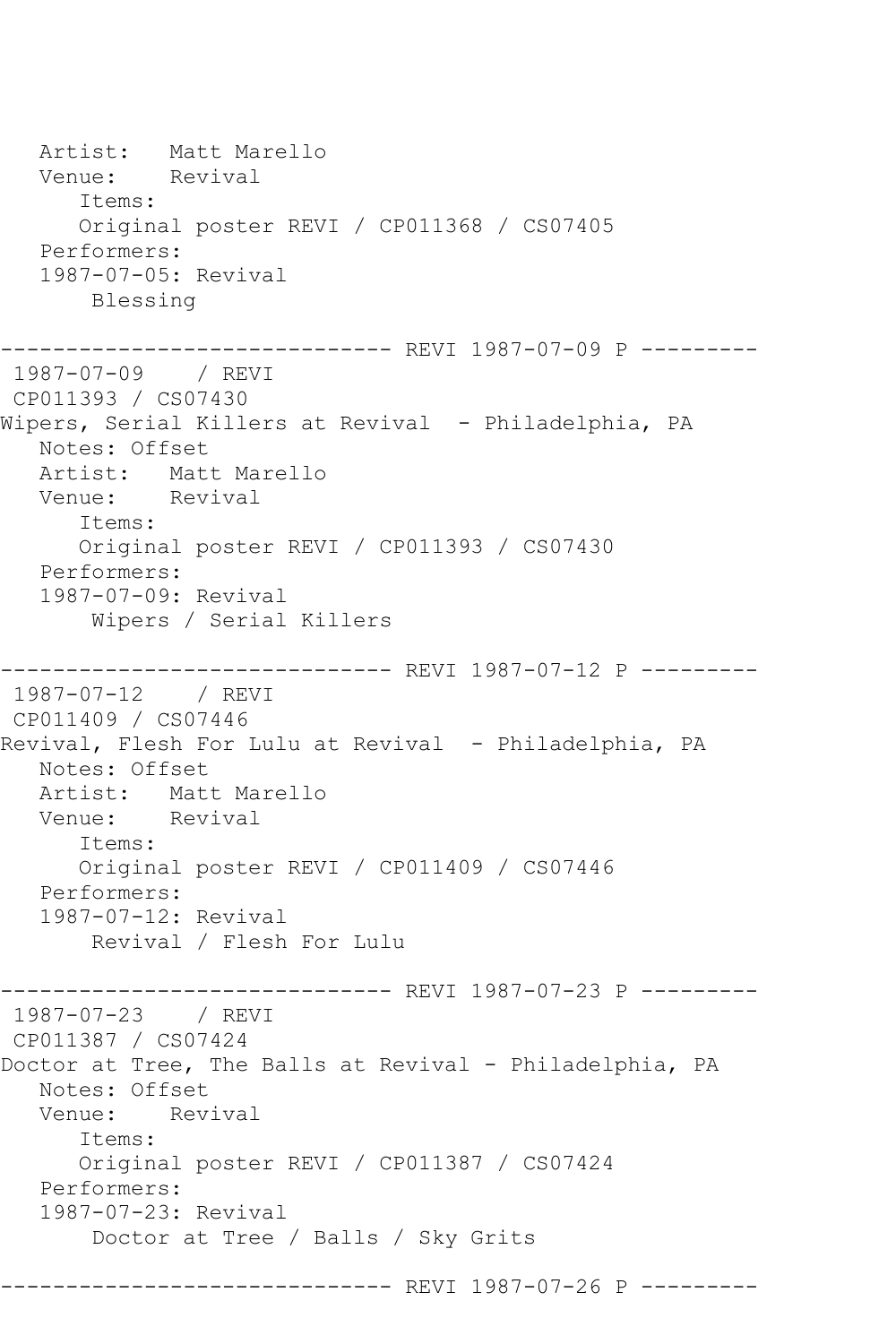```
1987-07-26 / REVI 
CP011443 / CS07480
Sink Manhattan at Revival - Philadelphia, PA
  Notes: Photocopy<br>Venue: Reviva
          Revival
       Items:
      Original poster REVI / CP011443 / CS07480
   Performers:
   1987-07-26: Revival
        Sink Manhattan
------------------------------ REVI 1987-09-06 P ---------
1987-09-06 / REVI 
CP011397 / CS07434
Miss Nude New York, Long White Lincolns at Revival - Philadelphia, 
PA
   Notes: Offset
   Venue: Revival
      Items:
      Original poster REVI / CP011397 / CS07434
   Performers:
   1987-09-06: Revival
       Miss Nude New York / Long White Lincolns / Bats Without Flesh
              ----------------- REVI 1987-09-27 P ----------<br>/ REVI
1987-09-27
CP011374 / CS07411
Redd Kross, The Membranes at Revival - Philadelphia, PA
   Notes: Offset
   Venue: Revival
       Items:
       Original poster REVI / CP011374 / CS07411
   Performers:
   1987-09-27: Revival
        Redd Kross / Membranes / She Male Encounters / More Fiends
------------------------------ REVI 1987-10-02 P ---------
1987-10-02 / REVI 
CP011446 / CS07483
Let's Active, Pay Attention at Revival - Philadelphia, PA
   Notes: Offset
   Venue: Revival
      Items:
      Original poster REVI / CP011446 / CS07483
   Performers:
   1987-10-02 1987-11-15: Revival
```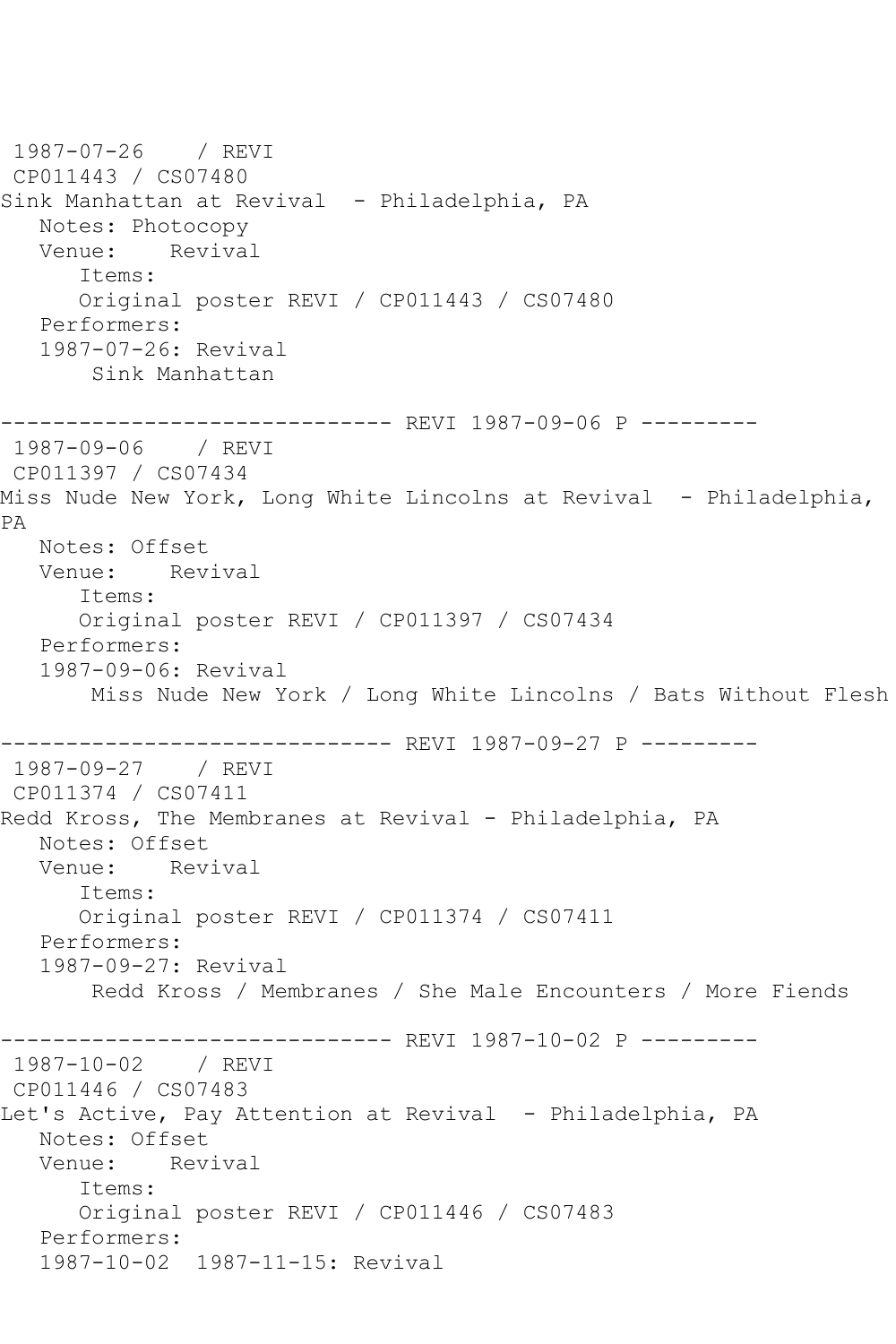Let's Active / Pay Attention / Schooly D / Celibate Rifles / Big Thing / Ron E. Kayfield / Dance Factor / Lime Spiders / Nixon's Head / Soul Twisters / Mustard Trucks / Missionaries / Pere Ubu / Firehose / Slovenly / Trained Attack Dogs ----------------- REVI 1987-10-15 P ---------1987-10-15 / REVI CP011461 / CS07498 Thelonious Monster, Terminal White at Revival - Philadelphia, PA Notes: Offset<br>Venue: Revival Venue: Items: Original poster REVI / CP011461 / CS07498 Performers: 1987-10-15: Revival Thelonious Monster / Terminal White ------------------------------ REVI 1987-10-18 P --------- 1987-10-18 / REVI CP011413 / CS07450 Honeymoon Killers, Black Snake Blues Band at Revival -Philadelphia, PA Notes: Offset<br>Venue: Rev Revival Items: Original poster REVI / CP011413 / CS07450 Performers: 1987-10-18: Revival Honeymoon Killers / Black Snake Blues Band / Chilli Dogs / Mikey Wild and the Mess ------------------------------ REVI 1987-10-21 P --------- 1987-10-21 / REVI CP011432 / CS07469 Pay Attention at Revival - Philadelphia, PA Notes: Offset Venue: Revival Items: Original poster REVI / CP011432 / CS07469 Performers: 1987-10-21: Revival Pay Attention ----------------- REVI 1987-10-21 P ----------<br>/ REVI 1987-10-21 CP022742 / CP022742 Let's Active, Pay Attention at Revival - Philadelphia, PA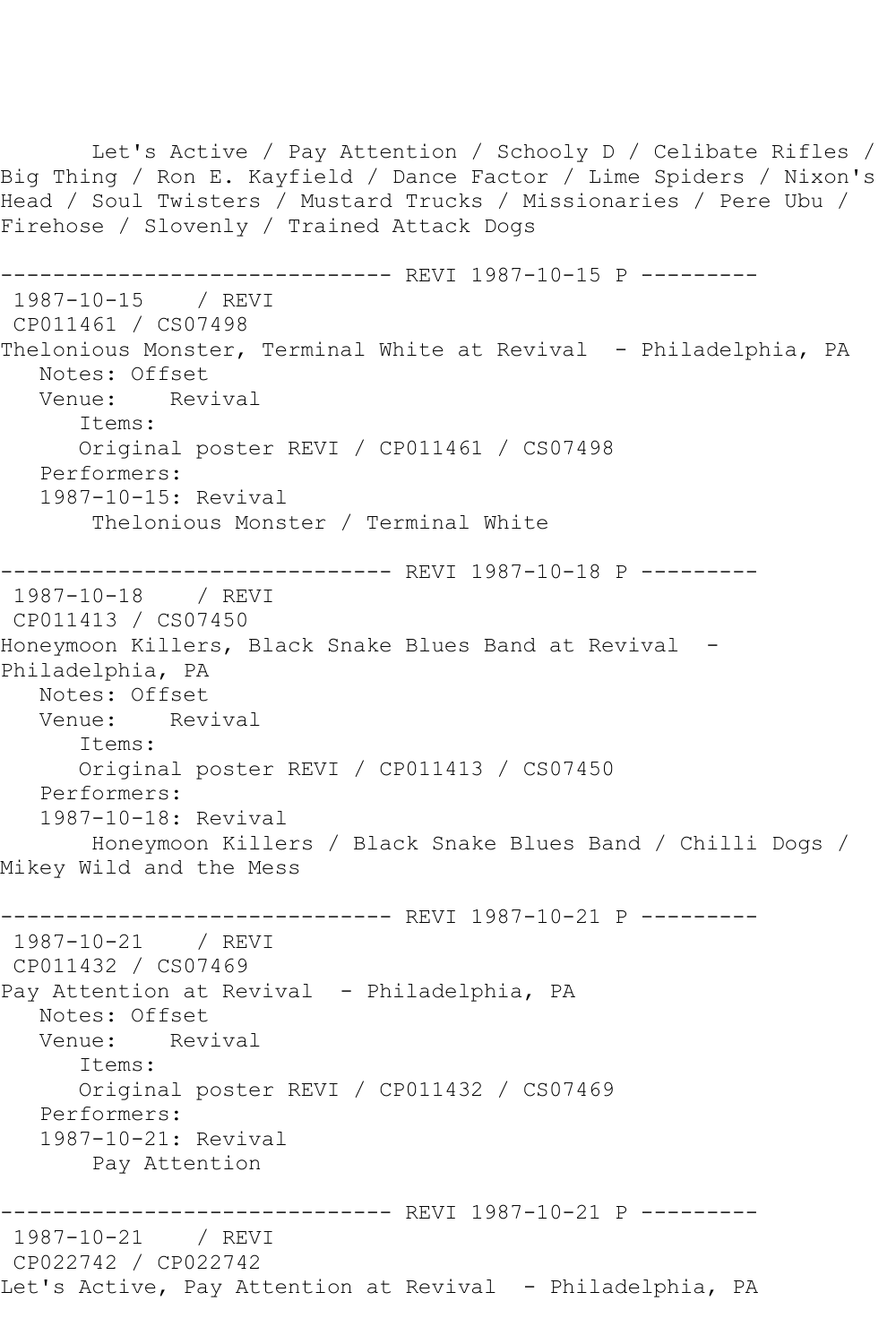Venue: Revival Promoter: Nature Boy Productions Items: Original poster REVI / CP022742 / CP022742 (8-1/2 x 11) Performers: 1987-10-21: Revival Let's Active / Pay Attention ------------ REVI 1987-10-23 P ----------1987-10-23 / REVI CP011477 / CS07514 Celibate Rifles, The Big Thing at Revival - Philadelphia, PA Notes: Offset Venue: Revival Items: Original poster REVI / CP011477 / CS07514 Performers: 1987-10-23: Revival Celibate Rifles / Big Thing ------------------------------ REVI 1987-11-04 P --------- 1987-11-04 / REVI CP022730 / CP022730 Pere Ubu at Revival - Philadelphia, PA Venue: Revival Promoter: Nature Boy Productions Items: Original poster REVI / CP022730 / CP022730 (8-1/2 x 11) Performers: 1987-11-04: Revival Pere Ubu ------------------------------ REVI 1987-11-06 P --------- 1987-11-06 / REVI CP011425 / CS07462 Firehose, Slovenly at Revival - Philadelphia, PA Notes: Offset Venue: Revival Items: Original poster REVI / CP011425 / CS07462 Performers: 1987-11-06: Revival Firehose / Slovenly / Trained Attack Dogs ------------------------------ REVI 1987-11-11 P --------- 1987-11-11 / REVI CP022721 / CP022721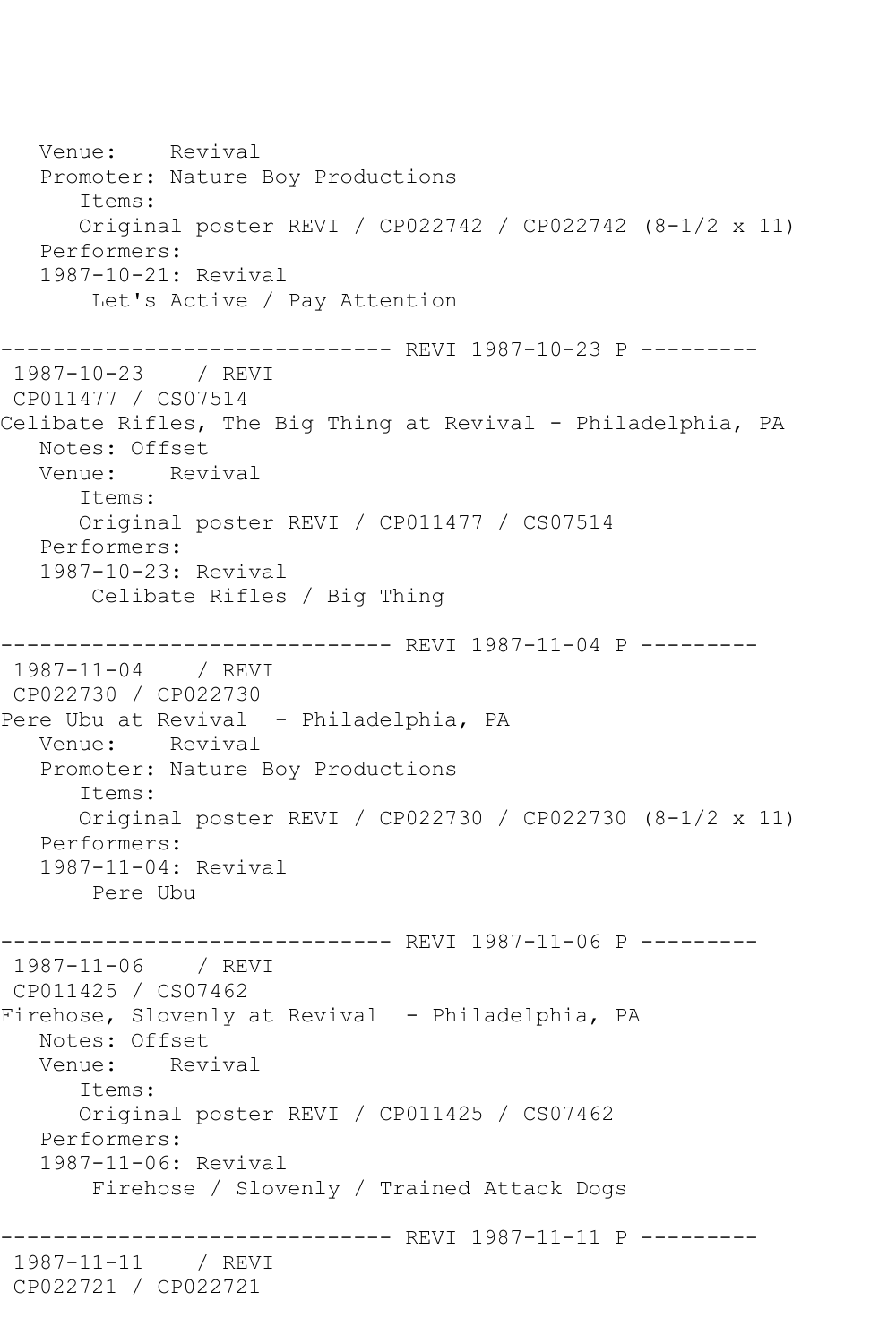That Petrol Emotion, Salem 66 at Revival - Philadelphia, PA Venue: Revival Items: Original poster REVI / CP022721 / CP022721 (8-1/2 x 11) Performers: 1987-11-11: Revival That Petrol Emotion / Salem 66 ------------------------------ REVI 1988-01-07 P --------- 1988-01-07 / REVI CP011478 / CS07515 Grey Network at Revival - Philadelphia, PA Notes: Photocopy Venue: Revival Items: Original poster REVI / CP011478 / CS07515 Performers: 1988-01-07: Revival Grey Network ------------------------------ REVI 1988-01-10 P --------- 1988-01-10 / REVI CP011438 / CS07475 Electric Love Muffin, Scram! at Revival - Philadelphia, PA Notes: Offset Venue: Revival Items: Original poster REVI / CP011438 / CS07475 Performers: 1988-01-10: Revival Electric Love Muffin / Scram! / McRad / Trained Attack Dogs / Doctor at Tree ------------------------------ REVI 1988-01-27 P --------- 1988-01-27 / REVI CP011449 / CS07486 Feat or Famine at Revival - Philadelphia, PA Notes: Offset Venue: Revival Items: Original poster REVI / CP011449 / CS07486 Performers: 1988-01-27: Revival ------------------------------ REVI 1988-01-28 P ---------

1988-01-28 / REVI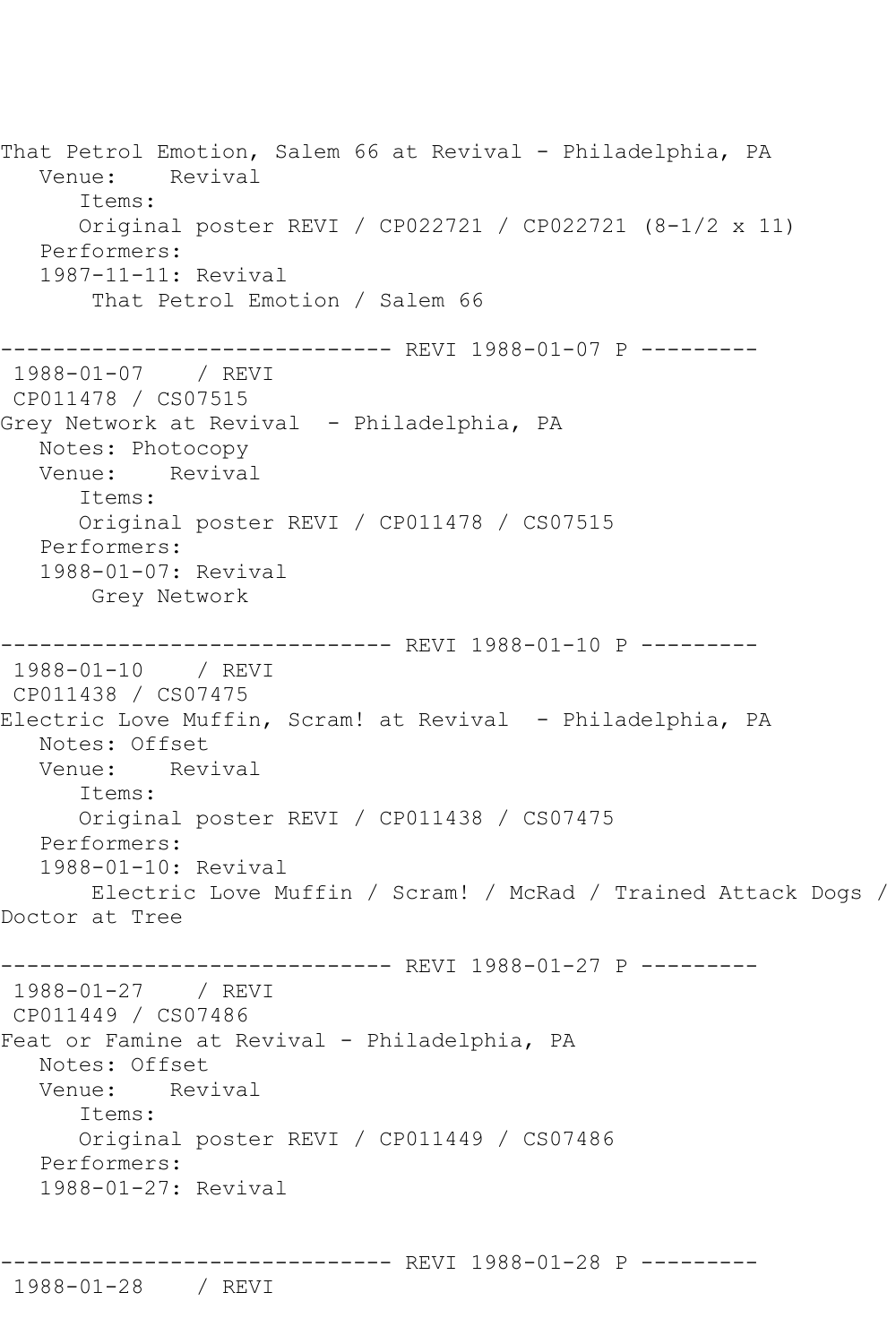CP011448 / CS07485 More Fiends, McRad at Revival - Philadelphia, PA Notes: Offset Venue: Revival Items: Original poster REVI / CP011448 / CS07485 Performers: 1988-01-28: Revival More Fiends / McRad / Dead Girls in Tight Skirts ------------------------------ REVI 1988-01-29 P --------- 1988-01-29 / REVI CP011386 / CS07423 Serial Killers, Richard Kern at Revival - Philadelphia, PA Notes: Offset Artist: Stanky Venue: Revival Items: Original poster REVI / CP011386 / CS07423 Performers: 1988-01-29: Revival Serial Killers / Richard Kern / Blue Train ------------------------------ REVI 1988-01-29 P --------- 1988-01-29 / REVI CP011441 / CS07478 Serial Killers, R. Kern at Revival - Philadelphia, PA Notes: Offset Venue: Revival Items: Original poster REVI / CP011441 / CS07478 Performers: 1988-01-29: Revival Serial Killers / R. Kern / Blue Train / R. L. Malloy ------------------------------ REVI 1988-02-05 P --------- 1988-02-05 / REVI CP011437 / CS07474 Swans at Revival - Philadelphia, PA Notes: Offset Venue: Revival Items: Original poster REVI / CP011437 / CS07474 Performers: 1988-02-05: Revival Swans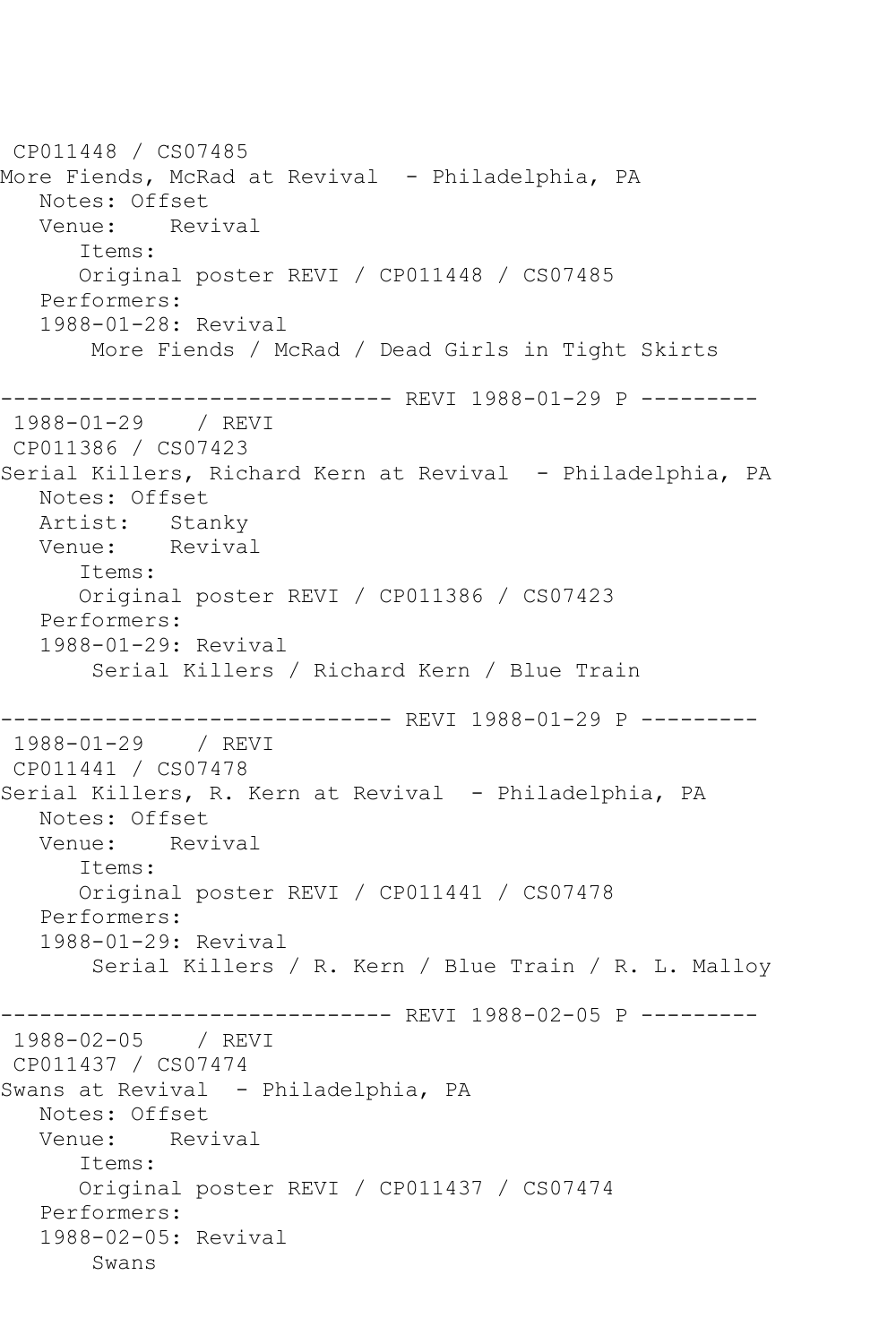------------------------------ REVI 1988-02-07 P --------- 1988-02-07 / REVI CP011440 / CS07477 Pixies, Viv Akauldren at Revival - Philadelphia, PA Notes: Offset Venue: Revival Items: Original poster REVI / CP011440 / CS07477 Performers: 1988-02-07: Revival Pixies / Viv Akauldren / Idiot Savants ------------------------------ REVI 1988-02-24 P --------- 1988-02-24 / REVI CP011415 / CS07452 Leather Nun, Deadspot at Revival - Philadelphia, PA Notes: Photocopy Venue: Revival Items: Original poster REVI / CP011415 / CS07452 Performers: 1988-02-24: Revival Leather Nun / Deadspot ---------- REVI 1988-02-26 P ---------1988-02-26 / REVI CP022734 / CP022734 Roger Miller, Bats Without Flesh at Revival - Philadelphia, PA Venue: Revival Promoter: Nature Boy Productions Items: Original poster REVI / CP022734 / CP022734 (8-1/2 x 11) Performers: 1988-02-26: Revival Roger Miller / Bats Without Flesh ------------------------------ REVI 1988-03-13 P --------- 1988-03-13 / REVI CP011433 / CS07470 Toxic Reasons, K.G.B. at Revival - Philadelphia, PA Notes: Offset Venue: Revival Items: Original poster REVI / CP011433 / CS07470 Performers: 1988-03-13: Revival Toxic Reasons / K.G.B. / Electric Love Muffin / Deadspot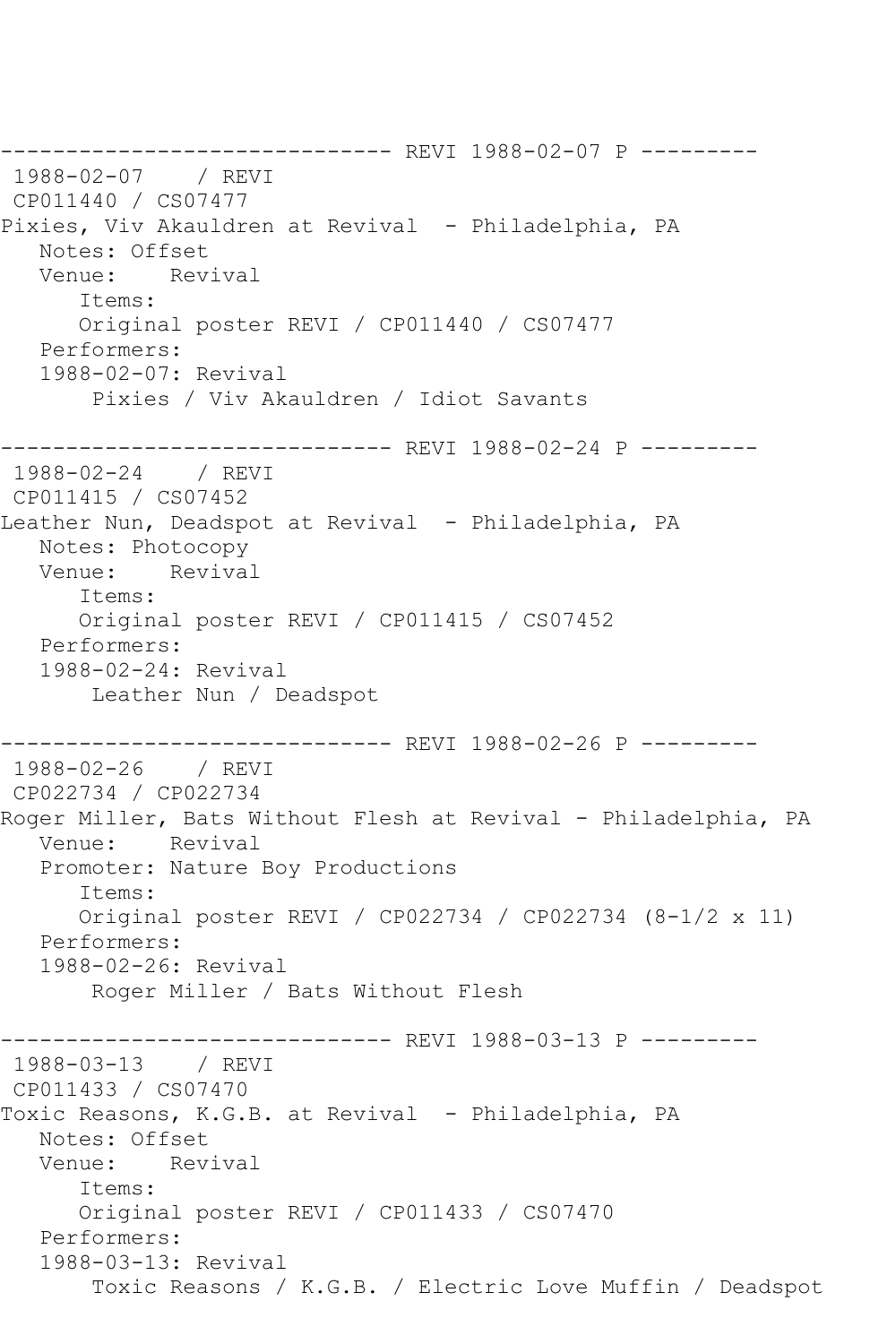------------------------------ REVI 1988-03-20 P --------- 1988-03-20 / REVI CP011447 / CS07484 Trained Attack Dogs, Honor Role at Revival - Philadelphia, PA Notes: Offset Venue: Revival Items: Original poster REVI / CP011447 / CS07484 Performers: 1988-03-20: Revival Trained Attack Dogs / Honor Role ------------------------------ REVI 1988-03-23 P --------- 1988-03-23 / REVI CP022732 / CP022732 Woodentops, Scram! at Revival - Philadelphia, PA Venue: Revival Promoter: Nature Boy Productions Items: Original poster REVI / CP022732 / CP022732 (8-1/2 x 11) Performers: 1988-03-23: Revival Woodentops / Scram! ------------------------------ REVI 1988-03-27 P --------- 1988-03-27 / REVI CP011356 / CS07393 Executive Slacks at Revival - Philadelphia, PA Notes: Offset Venue: Revival Items: Original poster REVI / CP011356 / CS07393 Performers: 1988-03-27: Revival Executive Slacks ----------- REVI 1988-04-06 P ---------1988-04-06 / REVI CP022731 / CP022731 Gaye Bikers on Acid, B.A.L.L. at Revival - Philadelphia, PA Venue: Revival Promoter: Nature Boy Productions Items: Original poster REVI / CP022731 / CP022731 (8-1/2 x 11) Performers: 1988-04-06: Revival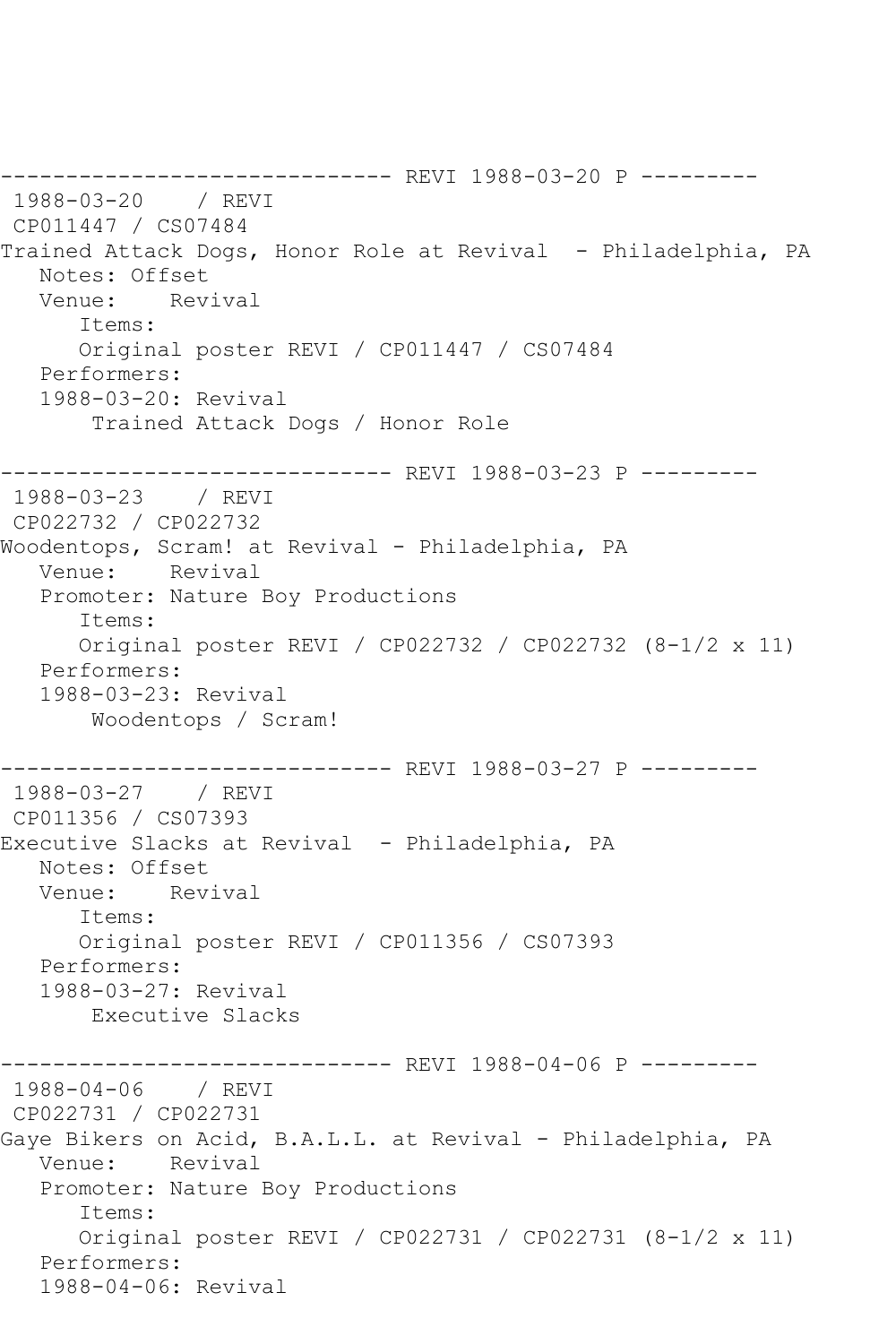Gaye Bikers on Acid / B.A.L.L. ------------------------------ REVI 1988-04-10 P --------- 1988-04-10 / REVI CP022733 / CP022733 Balaam and the Angel at Revival - Philadelphia, PA Venue: Revival Promoter: Nature Boy Productions Items: Original poster REVI / CP022733 / CP022733 (8-1/2 x 11) Performers: 1988-04-10: Revival Balaam and the Angel ------------------------------ REVI 1988-04-24 P --------- 1988-04-24 / REVI CP011381 / CS07418 Electric Love Muffin, Baby Flamehead at Revival - Philadelphia, PA Notes: Offset Venue: Revival Items: Original poster REVI / CP011381 / CS07418 Performers: 1988-04-24: Revival Electric Love Muffin / Baby Flamehead / Sky Grits / Second Generation ------------------------------ REVI 1988-04-24 P --------- 1988-04-24 / REVI CP011468 / CS07505 Electric Love Muffin, Baby Flamehead at Revival - Philadelphia, PA Notes: Offset Venue: Revival Items: Original poster REVI / CP011468 / CS07505 Performers: 1988-04-24: Revival Electric Love Muffin / Baby Flamehead ------------------------------ REVI 1988-04-26 P --------- 1988-04-26 / REVI CP011467 / CS07504 Firehose, Schooly D at Revival - Philadelphia, PA Notes: Offset Venue: Revival Items: Original poster REVI / CP011467 / CS07504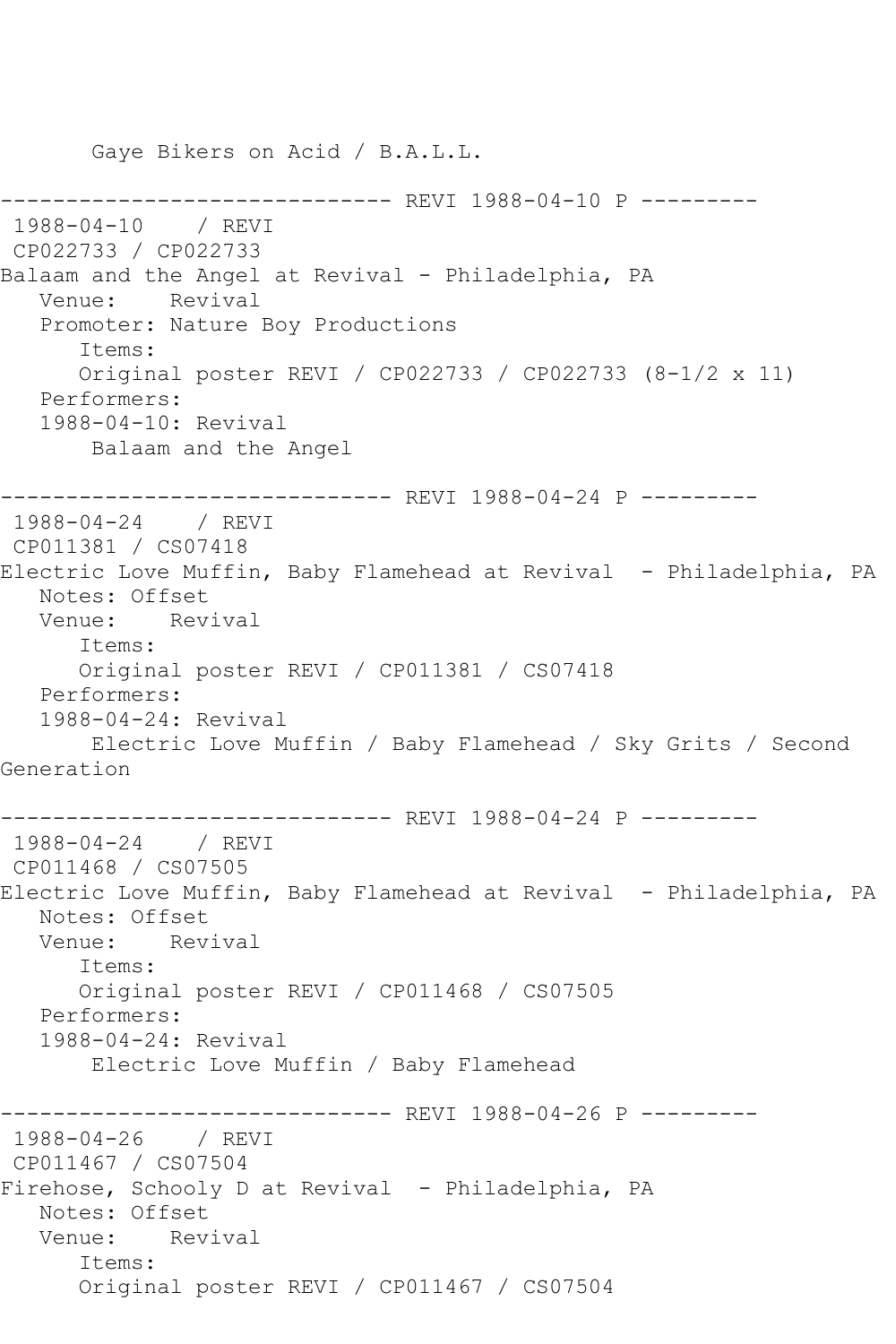```
 Performers:
   1988-04-26: Revival
       Firehose / Schooly D
------------------------------ REVI 1988-05-29 P ---------
1988-05-29 / REVI 
CP011444 / CS07481
MDC, McRad at Revival - Philadelphia, PA
   Notes: Offset
   Venue: Revival
      Items:
      Original poster REVI / CP011444 / CS07481
   Performers:
   1988-05-29: Revival
       MDC / McRad / Big Thing / Scab Cadillac
------------------------------ REVI 1988-06-16 P ---------
1988-06-16 / REVI 
CP011403 / CS07440
Ocean Blue at Revival - Philadelphia, PA
   Notes: Offset
   Venue: Revival
      Items:
      Original poster REVI / CP011403 / CS07440
   Performers:
   1988-06-16: Revival
       Ocean Blue
------------------------------ REVI 1988-07-10 P ---------
1988-07-10 / REVI 
CP011419 / CS07456
Trained Attack Dogs, Hard-Ons at Revival - Philadelphia, PA
   Notes: Offset
   Venue: Revival
      Items:
      Original poster REVI / CP011419 / CS07456
   Performers:
   1988-07-10: Revival
       Trained Attack Dogs / Hard-Ons
                  ------------ REVI 1988-09-04 P ---------
1988-09-04 / REVI 
CP011442 / CS07479
Bomb, Mikey Wild and the Mess at Revival - Philadelphia, PA
   Notes: Photocopy
   Venue: Revival
      Items:
```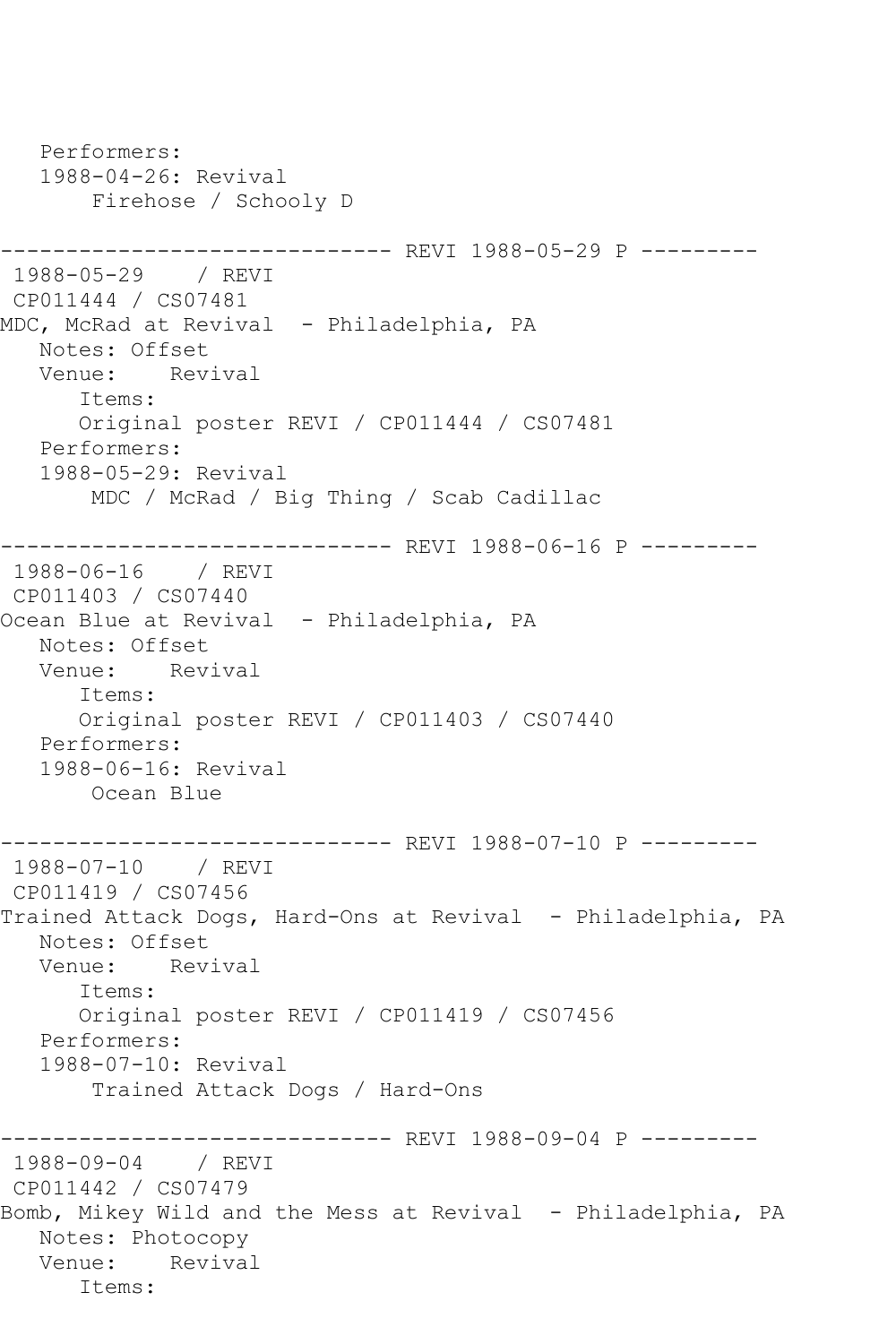Original poster REVI / CP011442 / CS07479 Performers: 1988-09-04: Revival Bomb / Mikey Wild and the Mess / Pink Fix -------------------- REVI 1988-10-06 P ---------1988-10-06 / REVI CP011360 / CS07397 Doctor at Tree, The Big Thing at Revival - Philadelphia, PA Notes: Screenprinted Photocopy<br>Venue: Revival Venue: Items: Original poster REVI / CP011360 / CS07397 Performers: 1988-10-06: Revival Doctor at Tree / Big Thing ------------------------------ REVI 1988-10-10 P --------- 1988-10-10 / REVI CP011416 / CS07453 McRad at Revival - Philadelphia, PA Notes: Offset Venue: Revival Items: Original poster REVI / CP011416 / CS07453 Performers: 1988-10-10: Revival McRad ------------------------------ REVI 1988-10-28 P --------- 1988-10-28 / REVI CP011439 / CS07476 Lime Spiders, Nixon's Head at Revival - Philadelphia, PA Notes: Offset Venue: Revival Items: Original poster REVI / CP011439 / CS07476 Performers: 1988-10-28: Revival Lime Spiders / Nixon's Head ------------------------------ REVI 1988-12-08 P --------- 1988-12-08 / REVI CP011362 / CS07399 Crime and the City Solution, The Big Thing at Revival - Philadelphia, PA Notes: Photocopy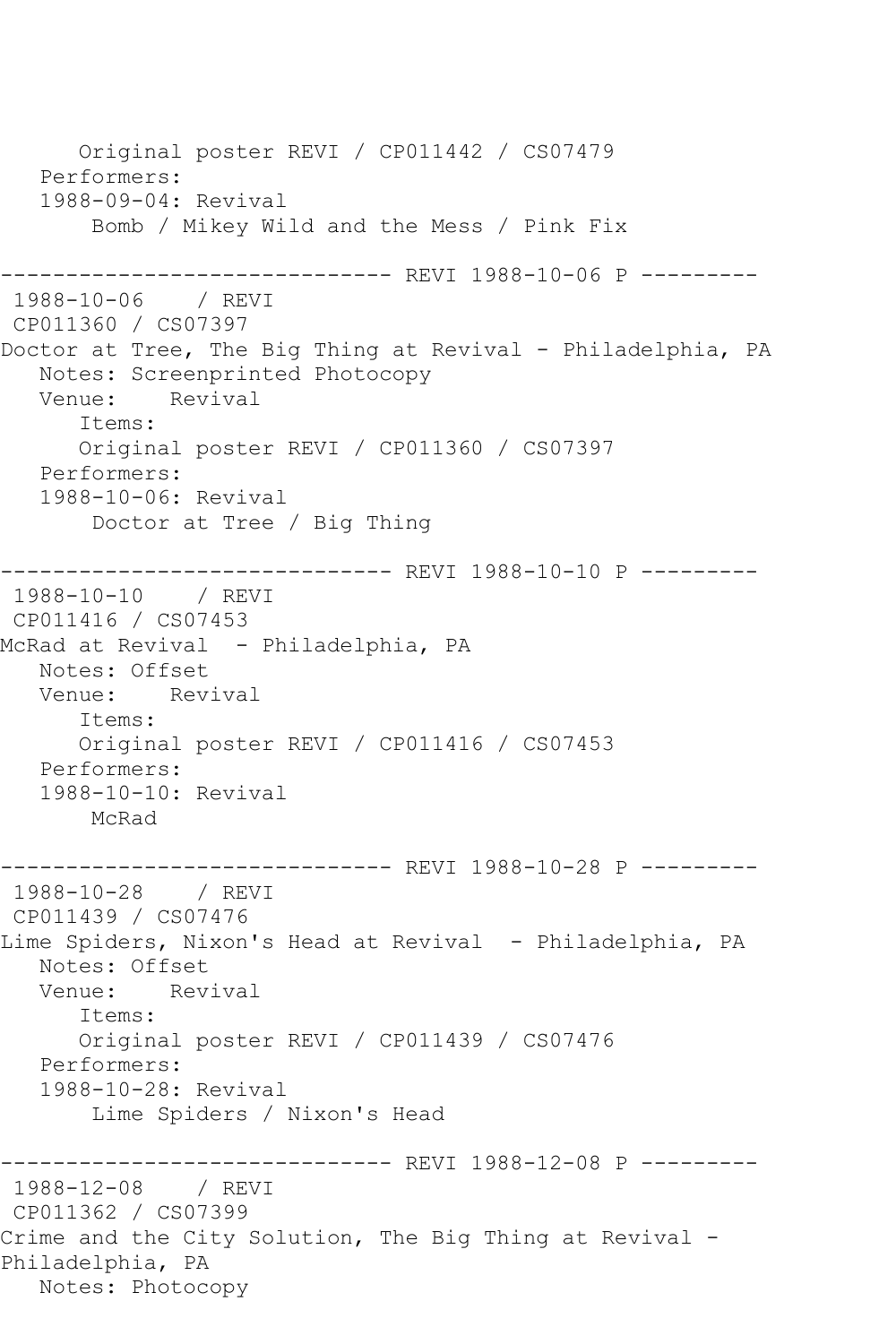Venue: Revival Items: Original poster REVI / CP011362 / CS07399 Performers: 1988-12-08: Revival Crime and the City Solution / Big Thing / King Carcass ------------------------------ REVI 1989-01-26 P --------- 1989-01-26 / REVI CP011357 / CS07394 Scram!, Doctor at Tree at Revival - Philadelphia, PA Notes: Photocopy Venue: Revival Items: Original poster REVI / CP011357 / CS07394 Performers: 1989-01-26: Revival Scram! / Doctor at Tree / McRad / Trace ------------------------------ REVI 1989-01-26 P --------- 1989-01-26 / REVI CP011358 / CS07395 Scram!, Doctor at Tree at Revival - Philadelphia, PA Notes: Screenprinted Photocopy Venue: Revival Items: Original poster REVI / CP011358 / CS07395 Performers: 1989-01-26: Revival Scram! / Doctor at Tree / McRad / Trace ------------------------------ REVI 1989-01-26 P --------- 1989-01-26 / REVI CP011373 / CS07410 Scram!, McRad at Revival - Philadelphia, PA Notes: Photocopy Venue: Revival Items: Original poster REVI / CP011373 / CS07410 Performers: 1989-01-26: Revival Scram! / McRad / Doctor at Tree / Trace ------------------------------ REVI 1989-01-26 P --------- 1989-01-26 / REVI CP011388 / CS07425 Scram!, McRad at Revival - Philadelphia, PA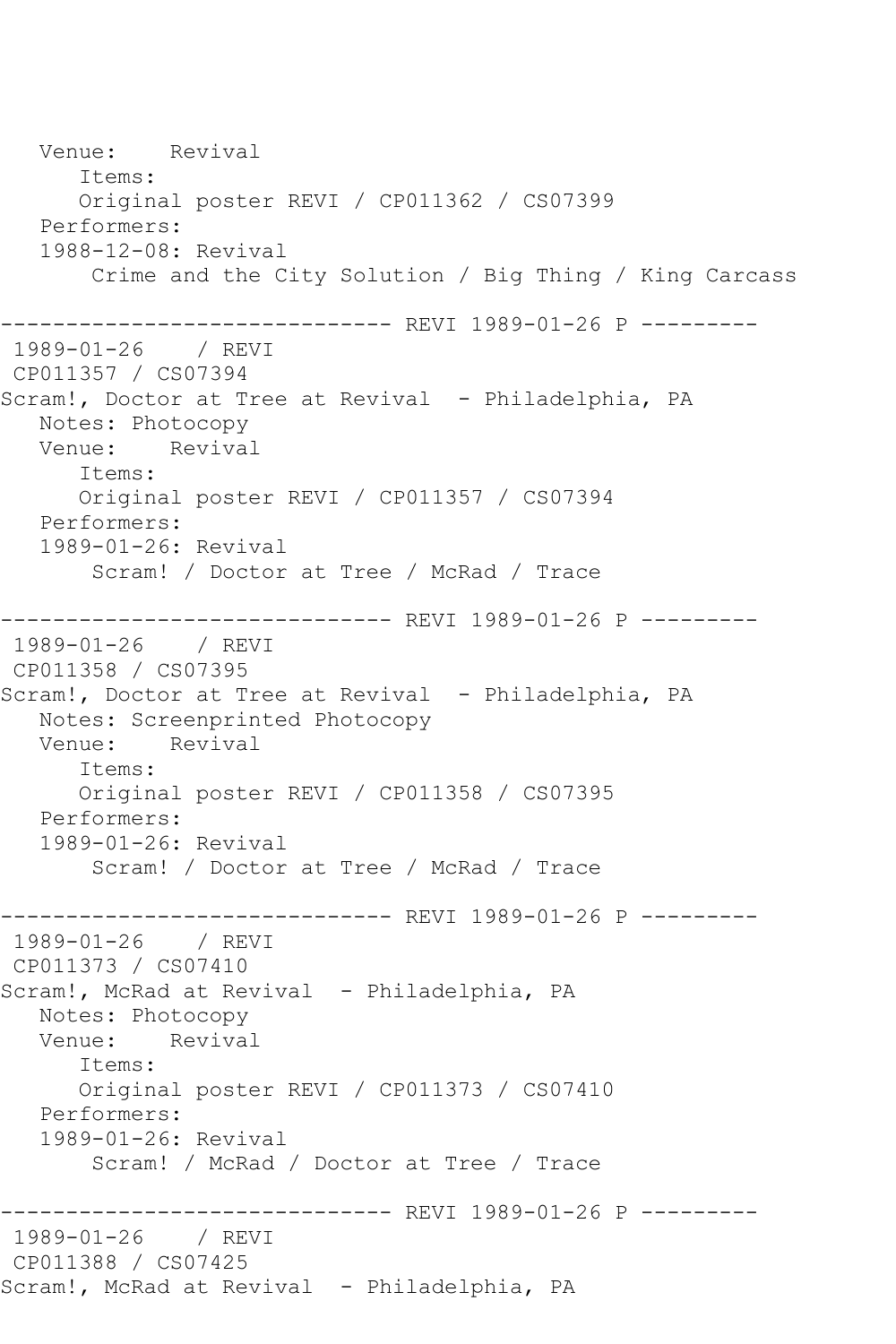Notes: Photocopy Venue: Revival Items: Original poster REVI / CP011388 / CS07425 Performers: 1989-01-26: Revival Scram! / McRad / Doctor at Tree / Trace ------------------------------ REVI 1989-02-04 P --------- 1989-02-04 / REVI CP011354 / CS07391 Nausea, The Radicts at Revival - Philadelphia, PA Notes: Photocopy Venue: Revival Items: Original poster REVI / CP011354 / CS07391 Performers: 1989-02-04: Revival Nausea / Radicts / Stepping Razor / Unity Cognition ------------------------------ REVI 1989-03-20 P --------- 1989-03-20 / REVI CP011390 / CS07427 Trained Attack Dogs, Honor Role at Revival - Philadelphia, PA Notes: Photocopy Venue: Revival Items: Original poster REVI / CP011390 / CS07427 Performers: 1989-03-20: Revival Trained Attack Dogs / Honor Role ------------------------------- REVI 1989-03-23 P ---------<br>1989-03-23 / REVI  $1989 - 03 - 23$ CP011349 / CS07386 Flag of Democracy, Abra Cadavers at Revival - Philadelphia, PA Notes: Photocopy Venue: Revival Items: Original poster REVI / CP011349 / CS07386 Performers: 1989-03-23: Revival Flag of Democracy / Abra Cadavers / Stepping Razor / Shotgun Wedding / Snub Nose ------------------------------ REVI 1989-04-20 P --------- 1989-04-20 / REVI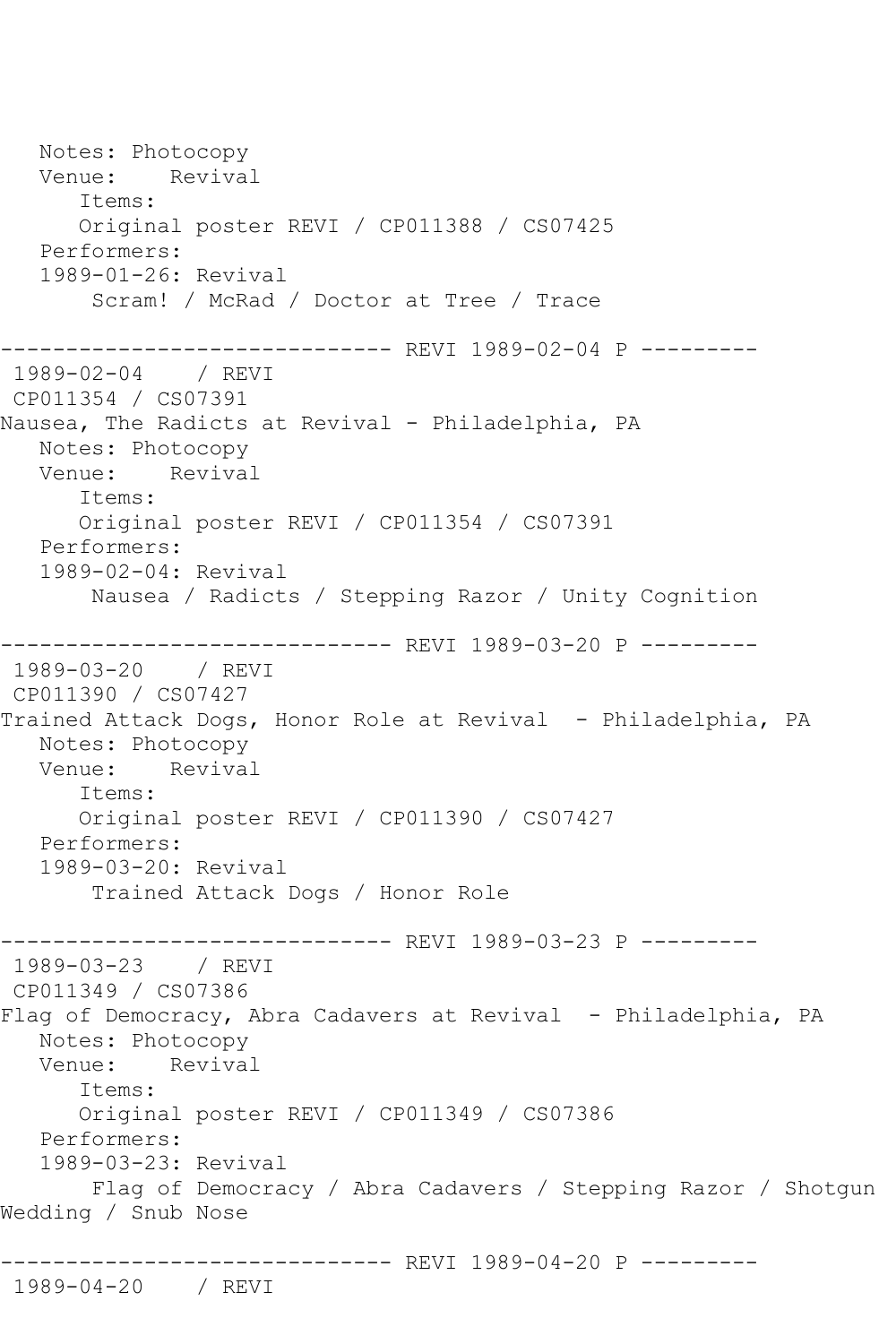```
CP011422 / CS07459
Serial Killers, Throttle at Revival - Philadelphia, PA
   Notes: Offset
   Venue: Revival
       Items:
       Original poster REVI / CP011422 / CS07459
   Performers:
   1989-04-20: Revival
        Serial Killers / Throttle / Shotgun Wedding
------------------------------ REVI 1989-04-21 P ---------
1989-04-21 / REVI 
CP011391 / CS07428
Van Gogh's Ear, Scab Cadillac at Revival - Philadelphia, PA
   Notes: Offset
   Venue: Revival
       Items:
      Original poster REVI / CP011391 / CS07428
   Performers:
   1989-04-21: Revival
       Van Gogh's Ear / Scab Cadillac / Mikey Wild and the Mess
------------------------------ REVI 1989-05-13 P ---------
1989-05-13 / REVI 
CP011369 / CS07406
Breakdown, Maximum Penalty at Revival - Philadelphia, PA
   Notes: Offset
   Venue: Revival
       Items:
       Original poster REVI / CP011369 / CS07406
   Performers:
   1989-05-13: Revival
        Breakdown / Maximum Penalty / Scab Cadillac / Diehard / 7-11
                    ------------------------------ REVI 1989-06-17 P ---------
1989-06-17 / REVI 
CP011351 / CS07388
Fearless Iranians, The Radicts at Revival - Philadelphia, PA
   Notes: Offset
   Venue: Revival
       Items:
      Original poster REVI / CP011351 / CS07388
   Performers:
   1989-06-17: Revival
       Fearless Iranians / Radicts / Sticks and Stones / Damnation 
Game
```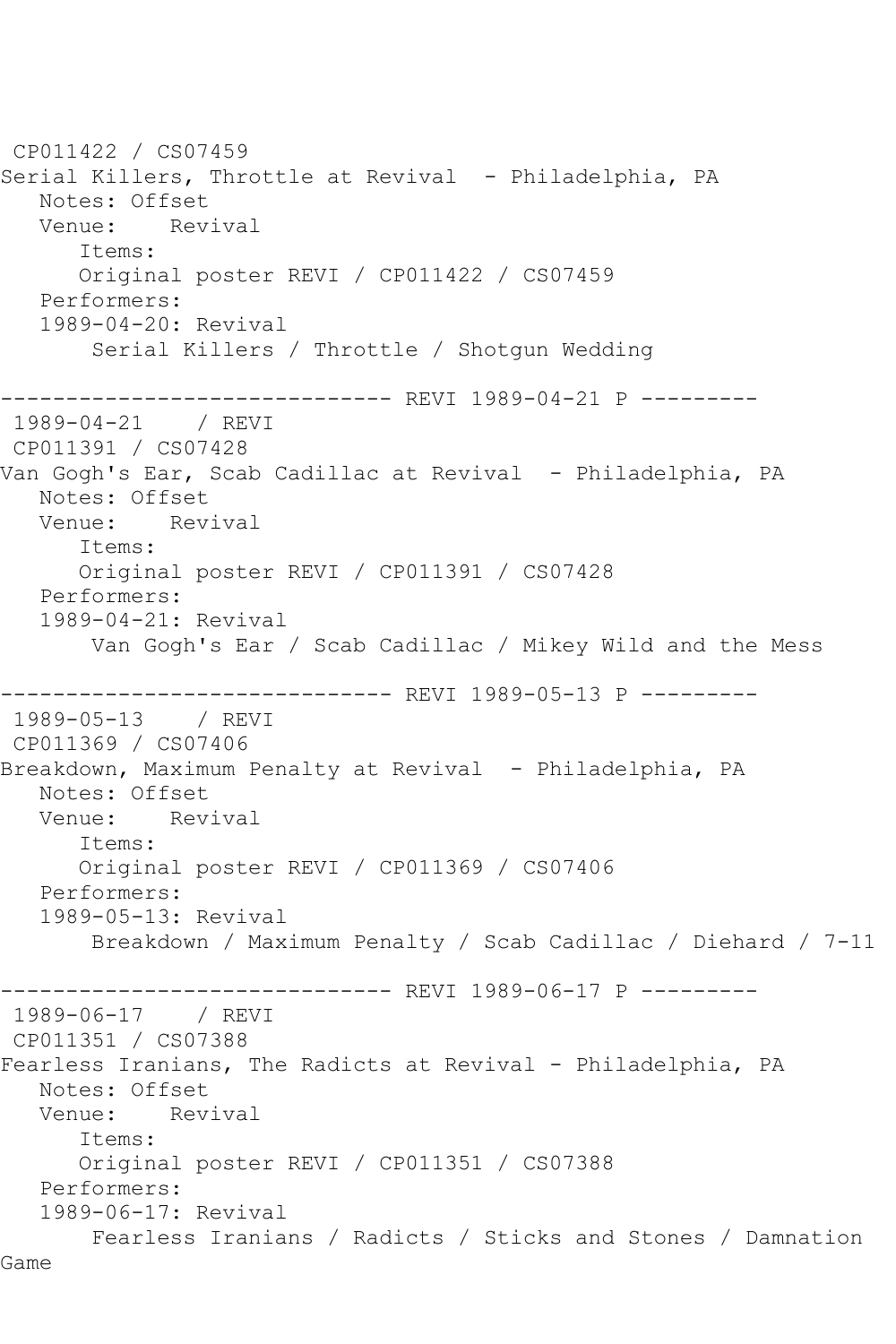------------------------------ REVI 1989-07-06 P --------- 1989-07-06 / REVI CP011412 / CS07449 GWAR, Tad at Revival - Philadelphia, PA Notes: Photocopy Venue: Revival Items: Original poster REVI / CP011412 / CS07449 Performers: 1989-07-06: Revival GWAR / Tad / Serial Killers ------------------------------ REVI 1989-07-06 P --------- 1989-07-06 / REVI CP011426 / CS07463 GWAR, Tad at Revival - Philadelphia, PA Notes: Photocopy Venue: Revival Items: Original poster REVI / CP011426 / CS07463 Performers: 1989-07-06: Revival GWAR / Tad / Serial Killers ------------------------------ REVI 1989-07-27 P --------- 1989-07-27 / REVI CP011402 / CS07439 Nice Strong Arm, Orifice at Revival - Philadelphia, PA Notes: Photocopy Venue: Revival Items: Original poster REVI / CP011402 / CS07439 Performers: 1989-07-27: Revival Nice Strong Arm / Orifice / Neo Alloy ------------------------------ REVI 1989-08-03 P --------- 1989-08-03 / REVI CP011431 / CS07468 Bad Brains, Trottle at Revival - Philadelphia, PA Notes: Photocopy Venue: Revival Items: Original poster REVI / CP011431 / CS07468 Performers: 1989-08-03: Revival Bad Brains / Trottle / Leeway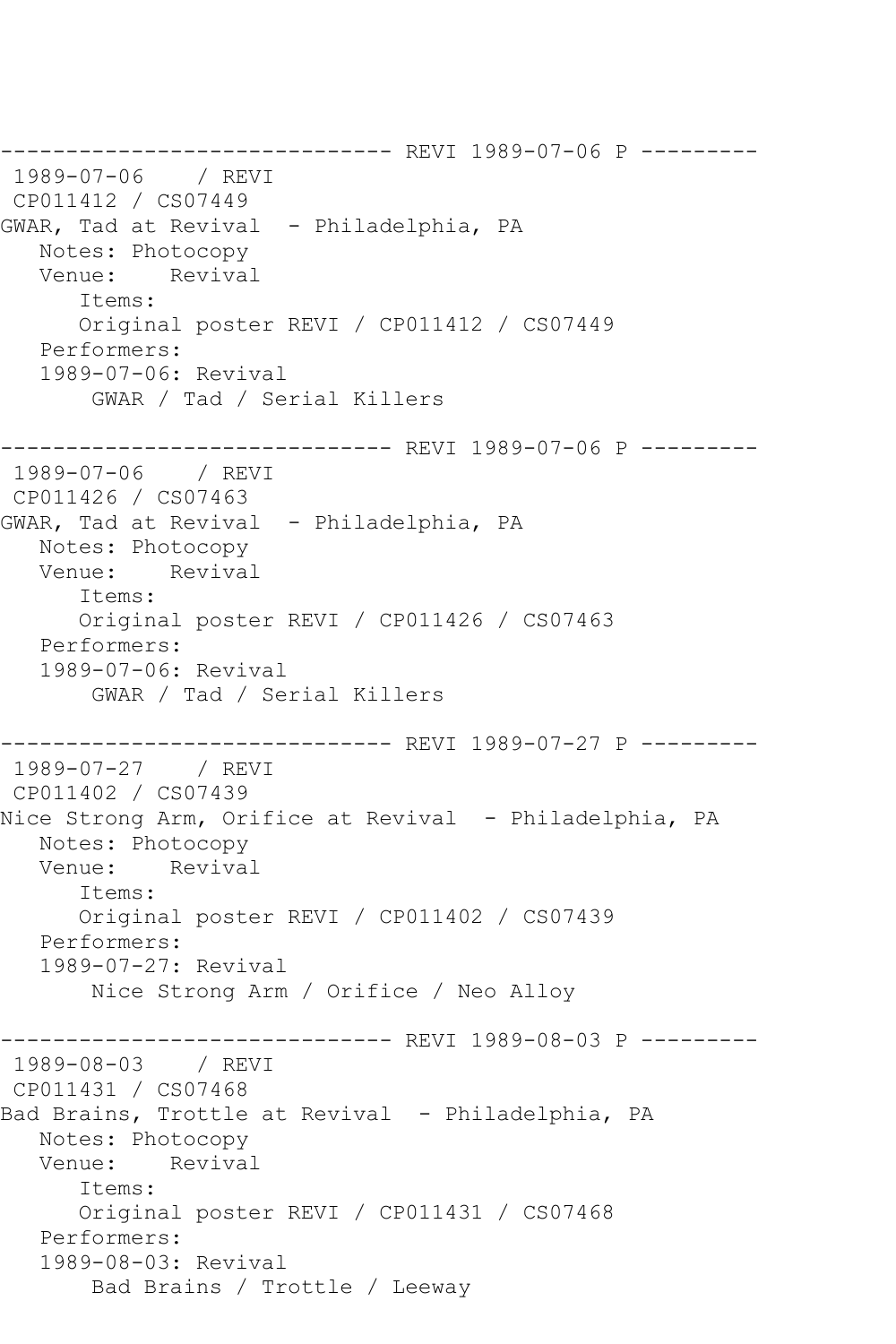------------------------------ REVI 1989-08-18 P --------- 1989-08-18 / REVI CP011428 / CS07465 Minutes After at Revival - Philadelphia, PA Notes: Photocopy Venue: Revival Items: Original poster REVI / CP011428 / CS07465 Performers: 1989-08-18: Revival Minutes After ------------------------------ REVI 1989-10-08 P --------- 1989-10-08 / REVI CP011367 / CS07404 Batman's Brother Ed at Revival - Philadelphia, PA Notes: Photocopy Venue: Revival Items: Original poster REVI / CP011367 / CS07404 Performers: 1989-10-08: Revival Batman's Brother Ed ------------------------------ REVI 1989-11-02 P --------- 1989-11-02 / REVI CP011352 / CS07389 Chip Dish at Revival - Philadelphia, PA Notes: Xerox Venue: Revival Items: Original poster REVI / CP011352 / CS07389 Performers: 1989-11-02: Revival Chip Dish ---------- REVI 1989-11-04 P ---------1989-11-04 / REVI CP011378 / CS07415 Scram!, Thirteen Weirdos from the Yellow River at Revival - Philadelphia, PA Notes: Offset Venue: Revival Items: Original poster REVI / CP011378 / CS07415 Performers: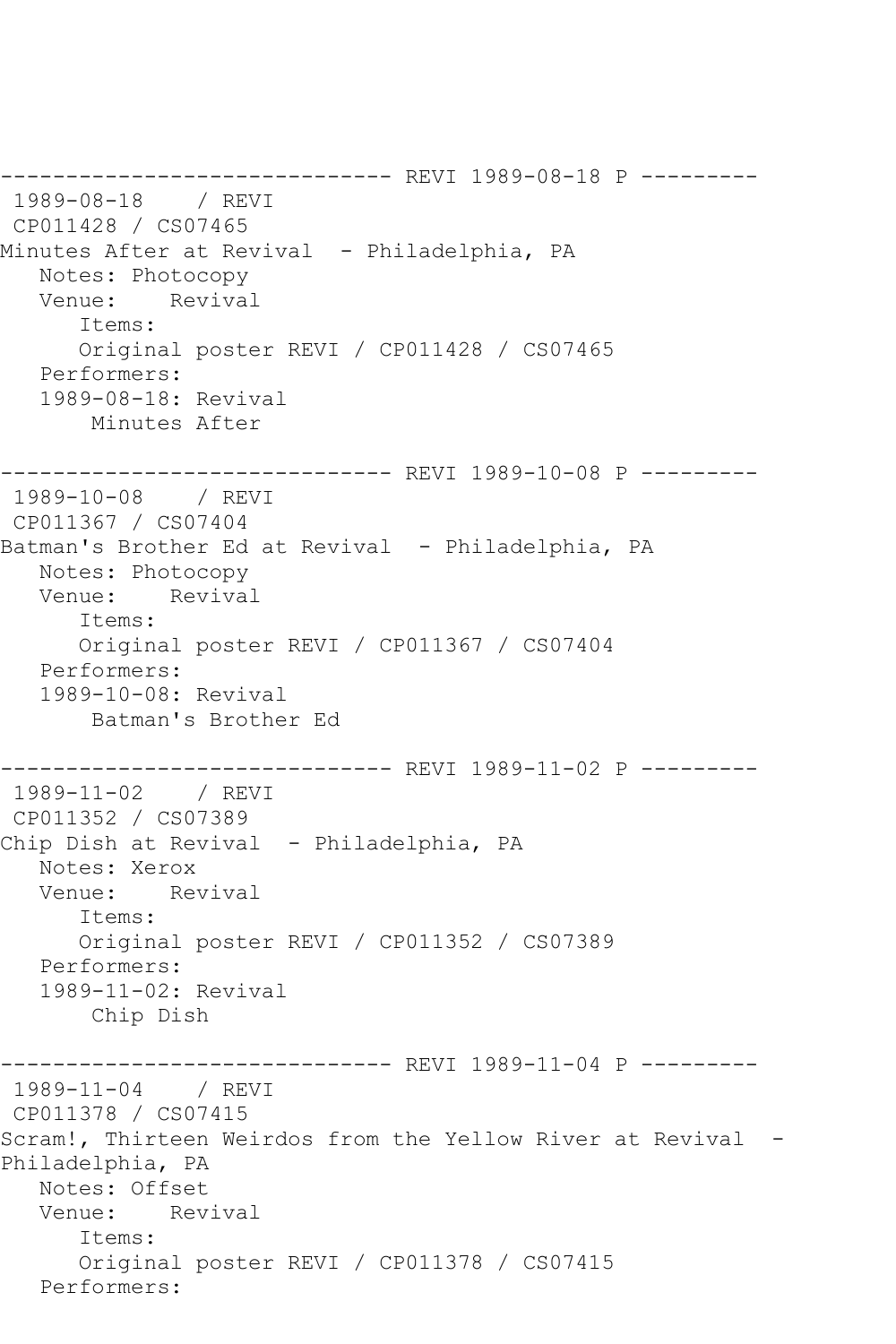1989-11-04: Revival Scram! / Thirteen Weirdos from the Yellow River ------------------------------ REVI 1989-11-04 P --------- 1989-11-04 / REVI CP011380 / CS07417 Scram!, Thirteen Weirdos from the Yellow River at Revival - Philadelphia, PA Notes: Photocopy Venue: Revival Items: Original poster REVI / CP011380 / CS07417 Performers: 1989-11-04: Revival Scram! / Thirteen Weirdos from the Yellow River ------------------------------ REVI 1989-11-04 P --------- 1989-11-04 / REVI CP011424 / CS07461 Wrath at Revival - Philadelphia, PA Notes: Offset Venue: Revival Items: Original poster REVI / CP011424 / CS07461 Performers: 1989-11-04: Revival Wrath ------------------------------ REVI 1989-11-14 P --------- 1989-11-14 / REVI CP011363 / CS07400 Alien Sex Fiend at Revival - Philadelphia, PA Notes: Offset Venue: Revival Items: Original poster REVI / CP011363 / CS07400 Performers: 1989-11-14: Revival Alien Sex Fiend ------------------------------ REVI 1989-12-22 P --------- 1989-12-22 / REVI CP011411 / CS07448 Golden Horde at Revival - Philadelphia, PA Notes: Offset Venue: Revival Items: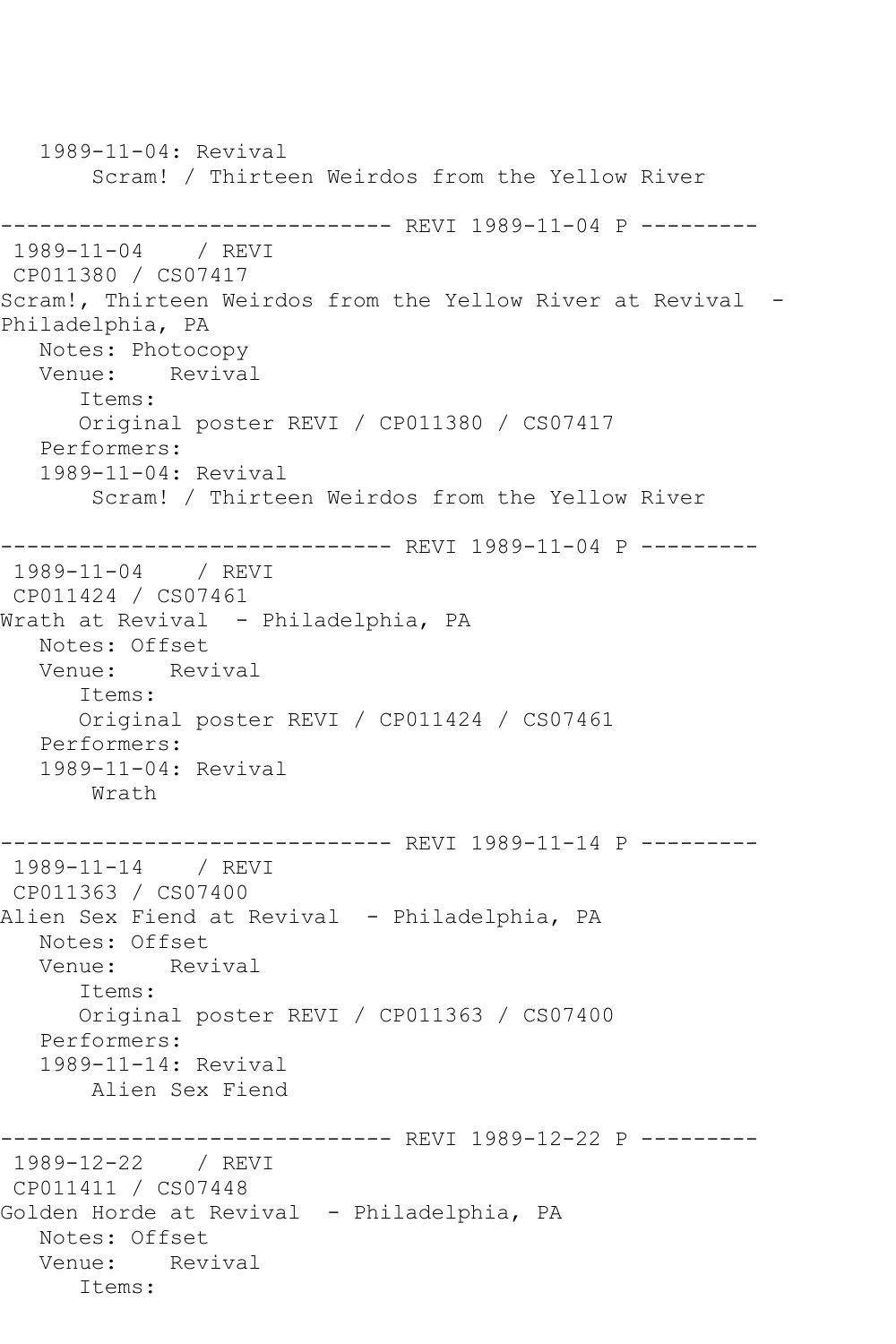Original poster REVI / CP011411 / CS07448 Performers: 1989-12-22: Revival Golden Horde ------------------------------ REVI 1989-12-28 P --------- 1989-12-28 / REVI CP011347 / CS07384 Deadspot, Infections at Revival - Philadelphia, PA Notes: Offset<br>Venue: Rev Revival Items: Original poster REVI / CP011347 / CS07384 Performers: 1989-12-28: Revival Deadspot / Infections / Pagan Babies / Serial Killers ------------------------------ REVI 1989-12-29 P --------- 1989-12-29 / REVI CP011348 / CS07385 Line on the Edge at Revival - Philadelphia, PA Notes: Photocopy (hand colored) Venue: Revival Items: Original poster REVI / CP011348 / CS07385 Performers: 1989-12-29: Revival Line on the Edge ------------------------------- REVI 1989-12-30 P ---------<br>1989-12-30 / REVI 1989-12-30 CP011476 / CS07513 Luna Ticks, Neo Screw at Revival - Philadelphia, PA Notes: Photocopy Artist: Helen Lewes<br>Venue: Revival Venue: Items: Original poster REVI / CP011476 / CS07513 Performers: 1989-12-30: Revival Luna Ticks / Neo Screw / V. Omit / Karen Elliott / Monty Cantsin ------------------------------ REVI 1990-01-02 P --------- 1990-01-02 / REVI CP011359 / CS07396 Human Rights at Revival - Philadelphia, PA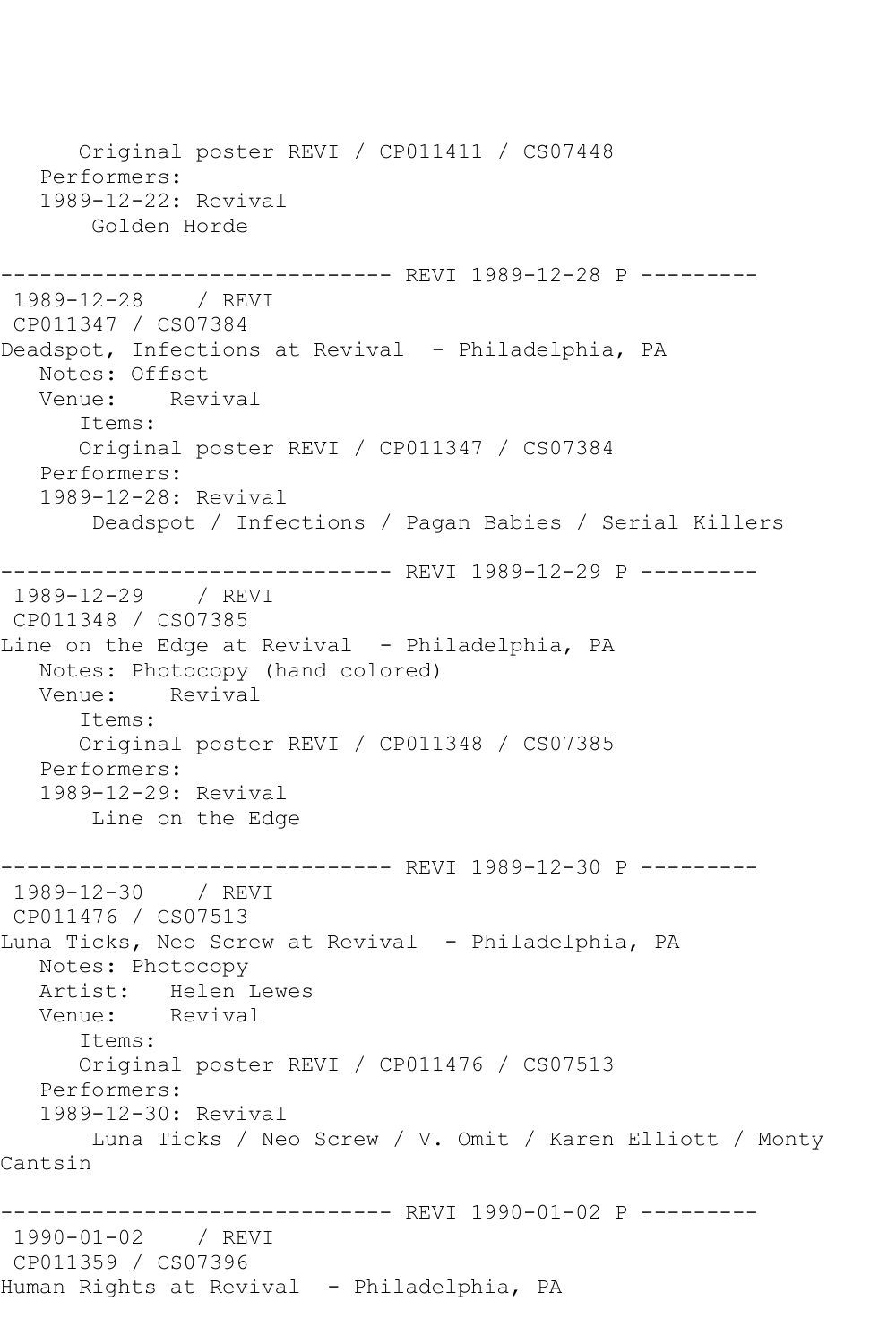Notes: Photocopy Venue: Revival Items: Original poster REVI / CP011359 / CS07396 Performers: 1990-01-02: Revival Human Rights ------------------------------ REVI 1990-01-07 P --------- 1990-01-07 / REVI CP011436 / CS07473 Helen Back at Revival - Philadelphia, PA Notes: Photocopy Venue: Revival Items: Original poster REVI / CP011436 / CS07473 Performers: 1990-01-07: Revival Helen Back ------------------------------ REVI 1990-02-14 P --------- 1990-02-14 / REVI CP011418 / CS07455 Minutes After, The Rubber Uglies at Revival - Philadelphia, PA Notes: Offset Venue: Revival Items: Original poster REVI / CP011418 / CS07455 Performers: 1990-02-14: Revival Minutes After / Rubber Uglies / DJ Ricki Lee ------------------------------ REVI 1990-04-27 P ---------<br>1990-04-27 / REVI  $1990 - 04 - 27$ CP011346 / CS07383 Dear Dark Head at Revival - Philadelphia, PA Notes: Photocopy Venue: Revival Items: Original poster REVI / CP011346 / CS07383 Performers: 1990-04-27: Revival Dear Dark Head ------------------------------ REVI 1990-04-28 P --------- 1990-04-28 / REVI CP011379 / CS07416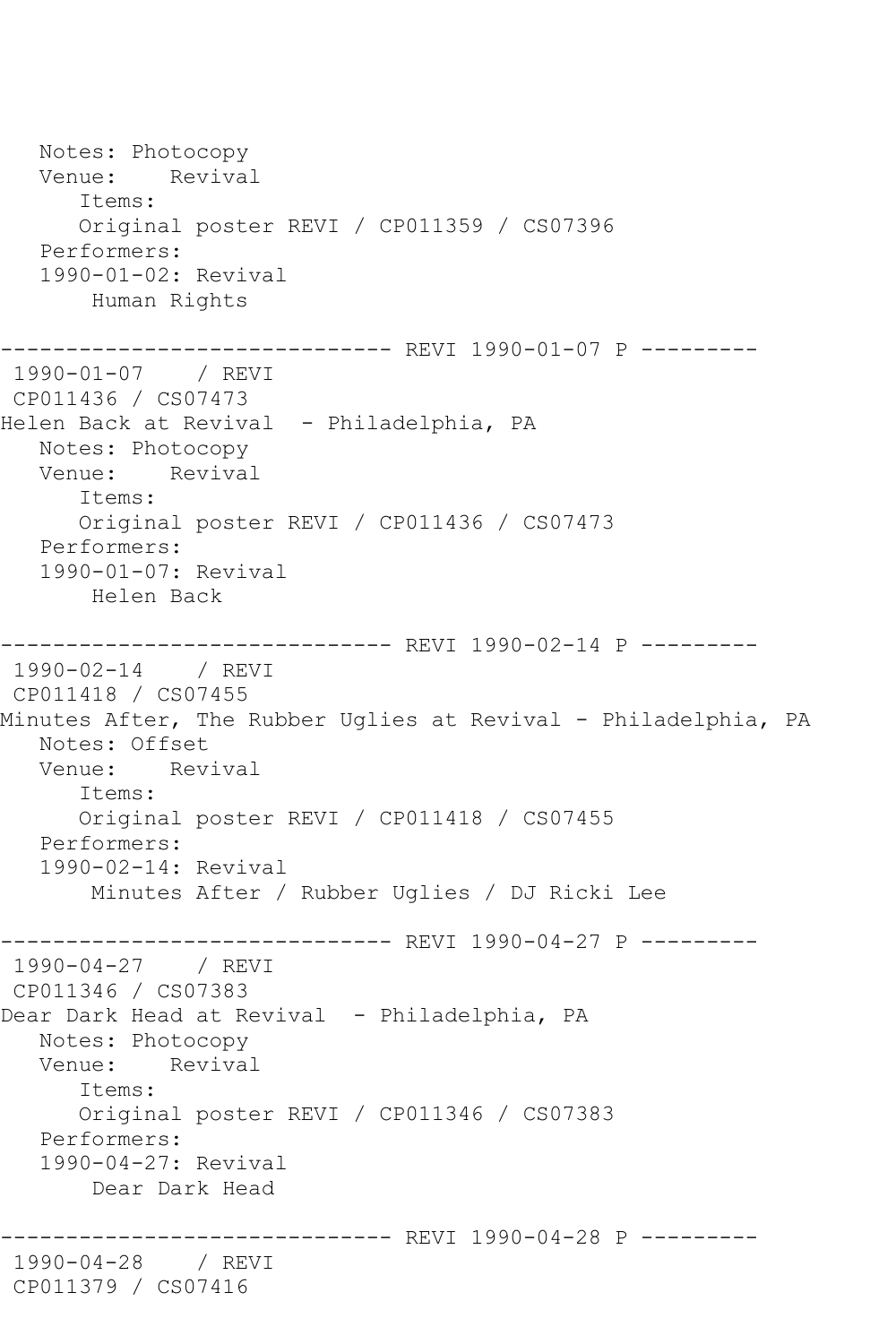Scram!, Lucy Brown at Revival - Philadelphia, PA Notes: Photocopy Venue: Revival Items: Original poster REVI / CP011379 / CS07416 Performers: 1990-04-28: Revival Scram! / Lucy Brown ------------------------------ REVI 1990-05-25 P --------- 1990-05-25 / REVI CP011365 / CS07402 Acts and Monuments at Revival - Philadelphia, PA Notes: Photocopy Venue: Revival Items: Original poster REVI / CP011365 / CS07402 Performers: 1990-05-25: Revival Acts and Monuments ------------------------------ REVI 1992-09-18 P --------- 1992-09-18 / REVI CP011353 / CS07390 Bobby Startup at Revival - Philadelphia, PA Notes: Photocopy Venue: Revival Items: Original poster REVI / CP011353 / CS07390 Performers: 1992-09-18: Revival Bobby Startup ------------------------------ REVI 1993-01-01 P --------- 1993-01-01 / REVI CP011474 / CS07511 Remic, Tripp at Revival - Philadelphia, PA Notes: Offset Venue: Revival Items: Original poster REVI / CP011474 / CS07511 Performers: 1993-01-01: Revival Remic / Tripp / Wink / Nigel / Kats / Lee ------------------------------ REVI 1993-04-23 P --------- 1993-04-23 / REVI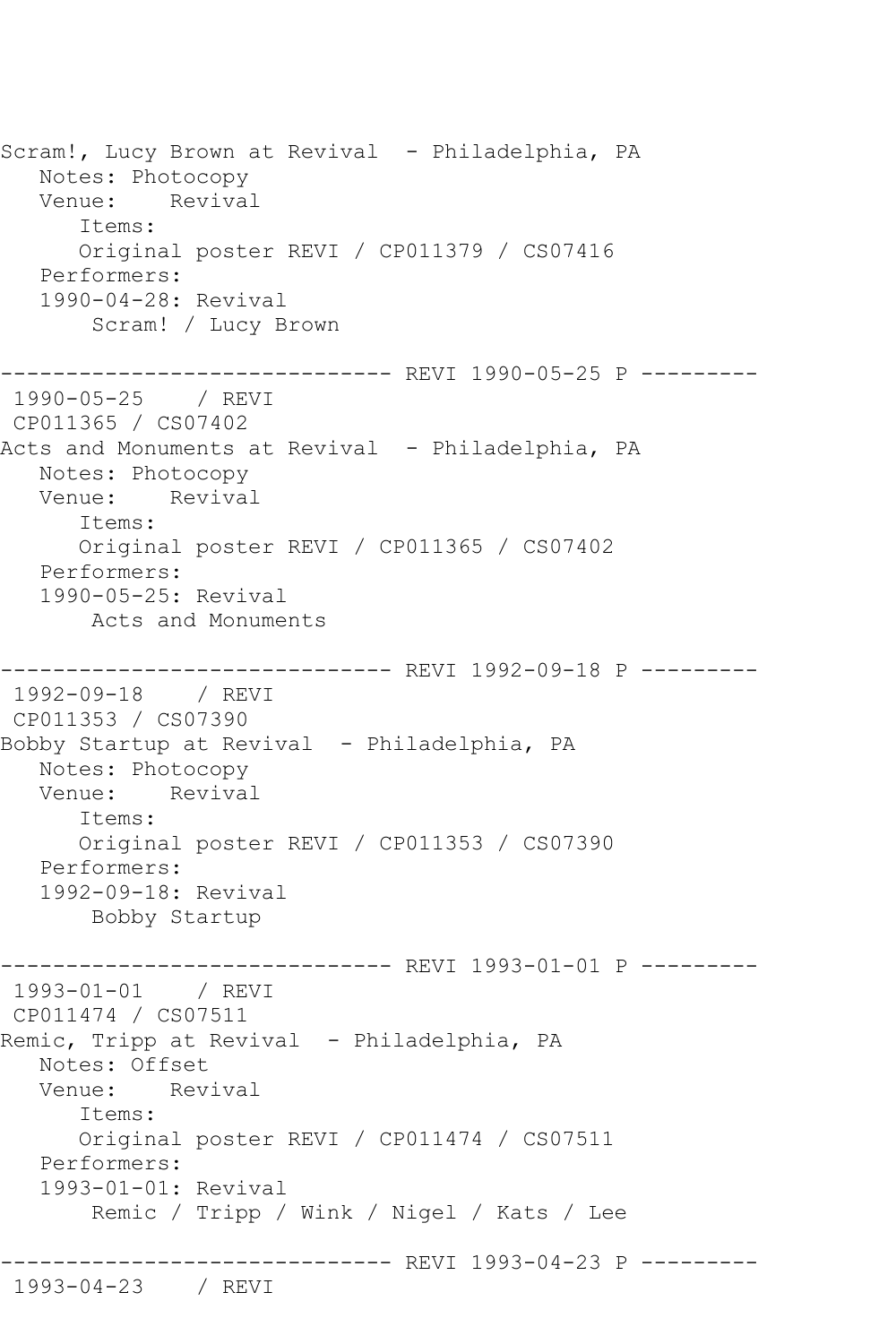CP011472 / CS07509 Second Coming at Revival - Philadelphia, PA Notes: Offset Venue: Revival Items: Original poster REVI / CP011472 / CS07509 Performers: 1993-04-23: Revival Second Coming ------------------------------ REVI 1993-05-07 P --------- 1993-05-07 / REVI CP011345 / CS07382 Chowderheads, Real and Insp. 12 at Revival - Philadelphia, PA Notes: Offset Venue: Revival Items: Original poster REVI / CP011345 / CS07382 Performers: 1993-05-07 1993-05-28: Revival Chowderheads / Real and Insp. 12 / Crushboy / P.M. and the New Trend / 5 Magic Beans / Sri Lanka / EDO / Mad Caddies / Red Paint People / Urchins ------------------------------ REVI 1993-06-04 P --------- 1993-06-04 / REVI CP011344 / CS07381 Public Service, 5 Magic Beans at Revival - Philadelphia, PA Notes: Offset Venue: Revival Items: Original poster REVI / CP011344 / CS07381 Performers: 1993-06-04 1993-06-25: Revival Public Service / 5 Magic Beans / Red Paint People / God Pocket / W.N.O.C. / Raging Lamos / Bongshow / Phat Friday ------------- REVI 1993-06-04 P ---------1993-06-04 / REVI CP011406 / CS07443 Public Service, 5 Magic Beans at Revival - Philadelphia, PA Notes: Photocopy Venue: Revival Items: Original poster REVI / CP011406 / CS07443 Performers: 1993-06-04: Revival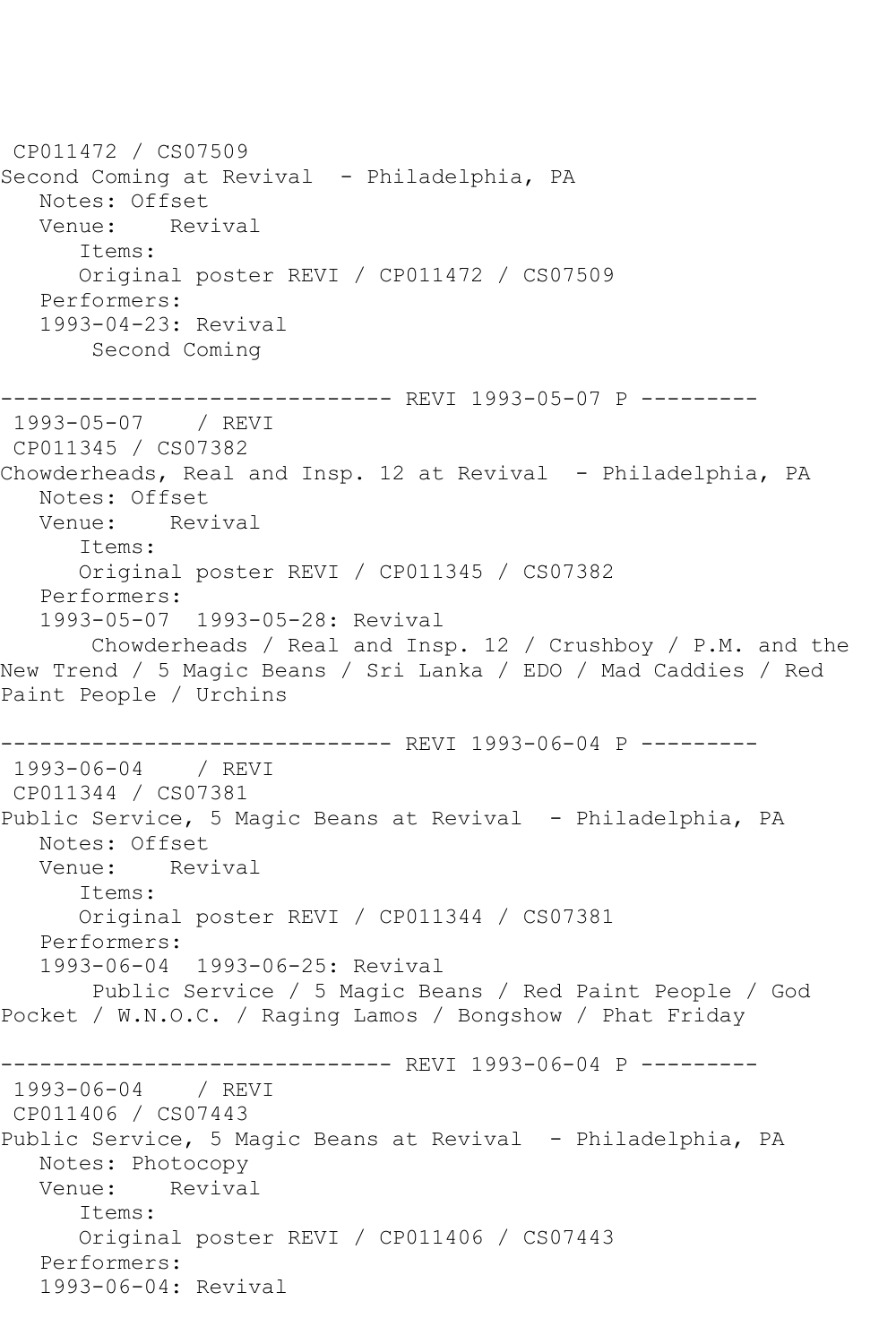Public Service / 5 Magic Beans ------------- REVI 1993-06-zz P ---------1993-06-zz / REVI CP011473 / CS07510 Second Coming at Revival - Philadelphia, PA Notes: Offset Venue: Revival Items: Original poster REVI / CP011473 / CS07510 Performers: 1993-06-zz: Revival Second Coming ------------------------------ SFRR 1999-10-09 P-1 --------- 1999-10-09 / SFRR CP019027 / XA19991009 San Francisco Rock Poster Revival Show Venue: San Francisco Rock Poster Revival Show Items: Original poster SFRR Edition 1 / CP019027 / XA19991009 Performers: 1999-10-09: San Francisco Rock Poster Revival Show ------------------------------ SFRR 1999-10-09 P-1 --------- 1999-10-09 / SFRR CP019053 / XB001 San Francisco Rock Revival Show Venue: San Francisco Rock Poster Revival Show Items: Original poster SFRR Edition 1 / CP019053 / XB001 Performers: 1999-10-09: San Francisco Rock Poster Revival Show ------------------------------ SFRR-BGP WHAT 1999-10-09 P-1 -------- - 1999-10-09 / SFRR BGP WHAT CP005450 / CP00699 Mark Arminski, Amacker Bullwinkle at San Francisco Rock Poster Revival Show - San Francisco, Private Notes: Misc \* Artist: Amacker Bullwinkle Venue: San Francisco Rock Poster Revival Show Items: Original poster SFRR-BGP WHAT Edition 1 / CP005450 / CP00699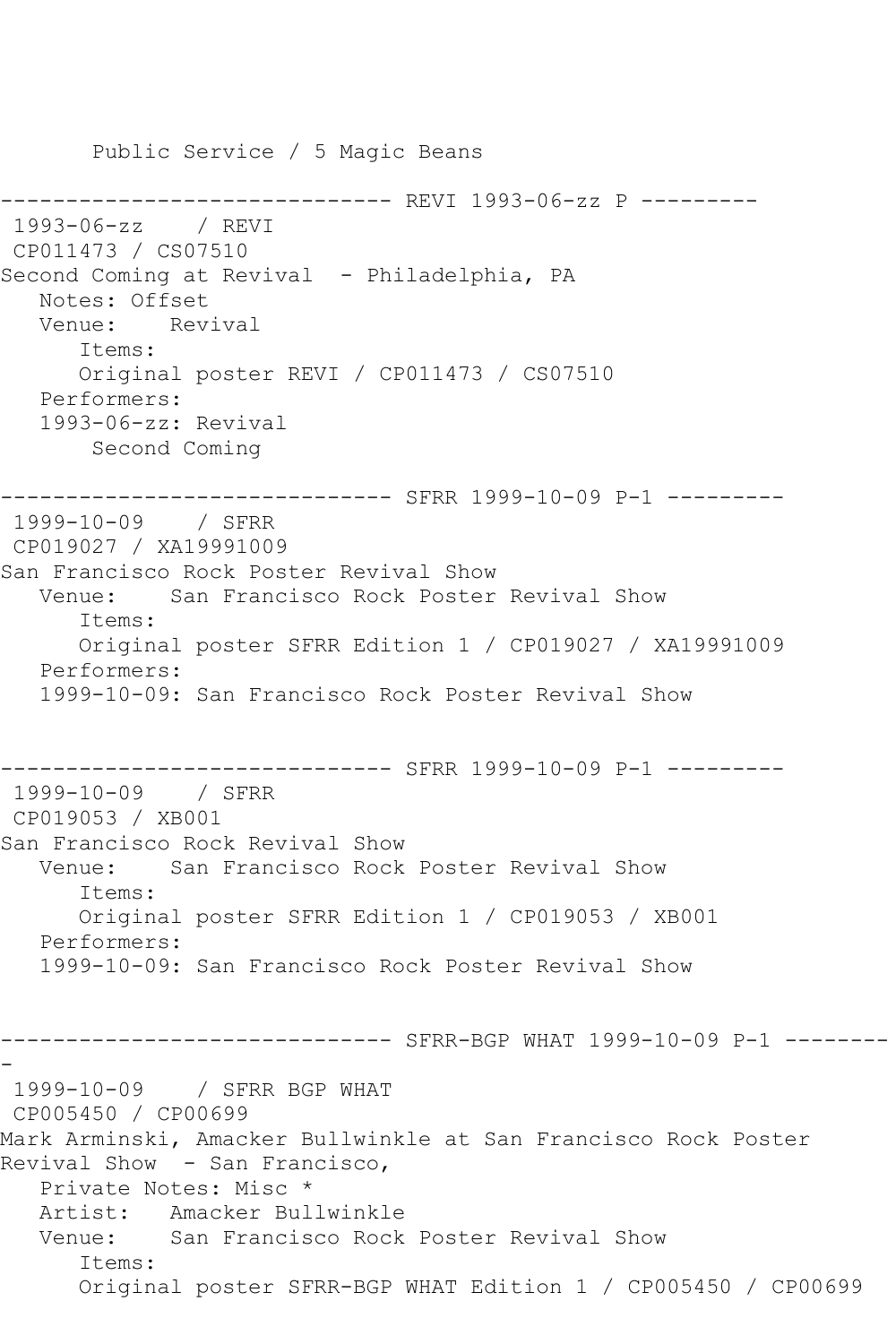```
 Price: 25.00
        SFRR-BGP WHAT / CP019177 / XB19991009
        SFRR-BGP WHAT / CP019338 / XF007
   Performers:
   1999-10-09: San Francisco Rock Poster Revival Show
       Mark Arminski / Amacker Bullwinkle / Randell Chavez / Lee 
Conklin / Ron Donovan / Emek / Ida Griffin / Gary Grimshaw / Gary 
Houston (Voodoo Catbox) / Alton Kelley / Scott Mcdougall / Victor 
Moscoso / Stanley Mouse / Norman Orr / Christopher Peterson / Harry 
Rossit / Raphael Schnepf / Chris Shaw / David Singer / Winston Smith 
/ Chuck Sperry / Randy Tuten
------------------------------ SFRR 1999-10-09 P-1 ---------
1999-10-09 / SFRR 
CP019899 / XJ032
San Francisco Rock Poster Revival Show
      Event: San Francisco Rock Poster Revival Show
   Artist: Stanley Mouse
   Venue: San Francisco Rock Poster Revival Show
   Promoter: Ben Komins
       Items:
       Original poster SFRR Edition 1 / CP019899 / XJ032
        SFRR / CP014319 / MARM123
   Performers:
   1999-10-09: San Francisco Rock Poster Revival Show
         ------------------------------ SFRR 1999-10-09 P-1 ---------
1999-10-09 / SFRR 
CP014323 / MARM127
San Francisco Poster Revival
      Event: San Francisco Poster Revival
   Venue: San Francisco Rock Poster Revival Show
       Items:
       Original poster SFRR Edition 1 / CP014323 / MARM127
   Performers:
   1999-10-09: San Francisco Rock Poster Revival Show
------------------------------ SFRR 1999-10-09 P ---------
1999-10-09 / SFRR 
CP010639 / CS06676
San Francisco Rock Poster Revival
   Artist: Chuck Sperry
   Venue: San Francisco Rock Poster Revival Show
       Items:
       Original poster SFRR / CP010639 / CS06676
```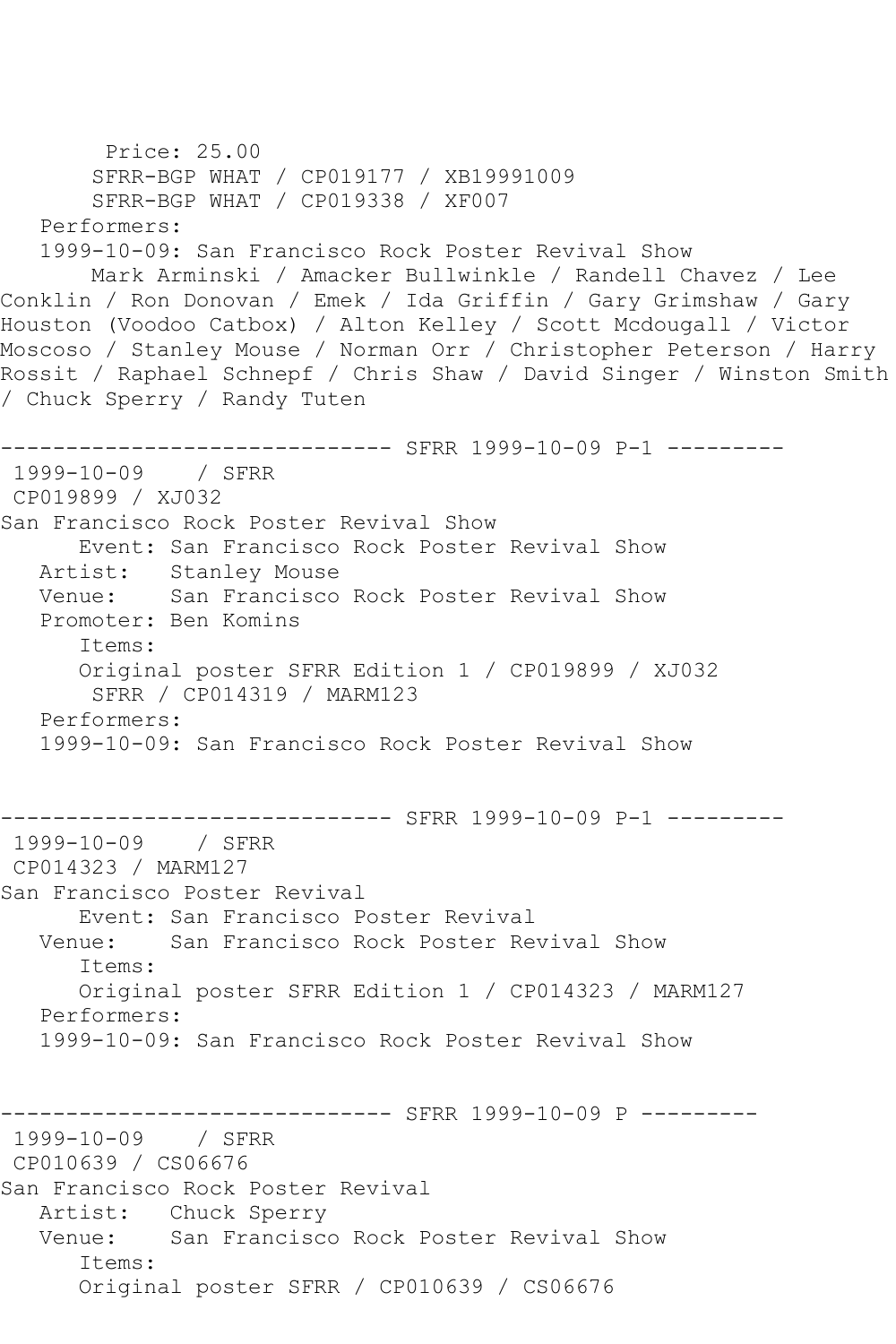Performers: 1999-10-09: San Francisco Rock Poster Revival Show ------------------------------ REVI zzzz-01-27 P -------- zzzz-01-27 / REVI CP011389 / CS07426 Scram!, Doctor at Tree at Revival - Philadelphia, PA Notes: Offset Venue: Revival Items: Original poster REVI / CP011389 / CS07426 Performers: zzzz-01-27: Revival Scram! / Doctor at Tree / Dubside ------------------------------- REVI zzzz-02-21 P ---------<br>zzzz-02-21 / REVI  $zzzz-02-21$ CP011429 / CS07466 Buckwheat Zydeco, Doctor at Tree at Revival - Philadelphia, PA Notes: Screenprint Venue: Revival Items: Original poster REVI / CP011429 / CS07466 Performers: zzzz-02-21: Revival Buckwheat Zydeco / Doctor at Tree ------------------------------ REVI zzzz-03-03 P -------- zzzz-03-03 / REVI CP011421 / CS07458 She Male Encounters, Deathray at Revival - Philadelphia, PA Notes: Offset<br>Venue: Rev Revival Items: Original poster REVI / CP011421 / CS07458 Performers: zzzz-03-03: Revival She Male Encounters / Deathray ------------------------------ REVI zzzz-03-20 P -------- zzzz-03-20 / REVI CP011430 / CS07467 Trained Attack Dogs, Honor Role at Revival - Philadelphia, PA Notes: Photocopy Venue: Revival Items: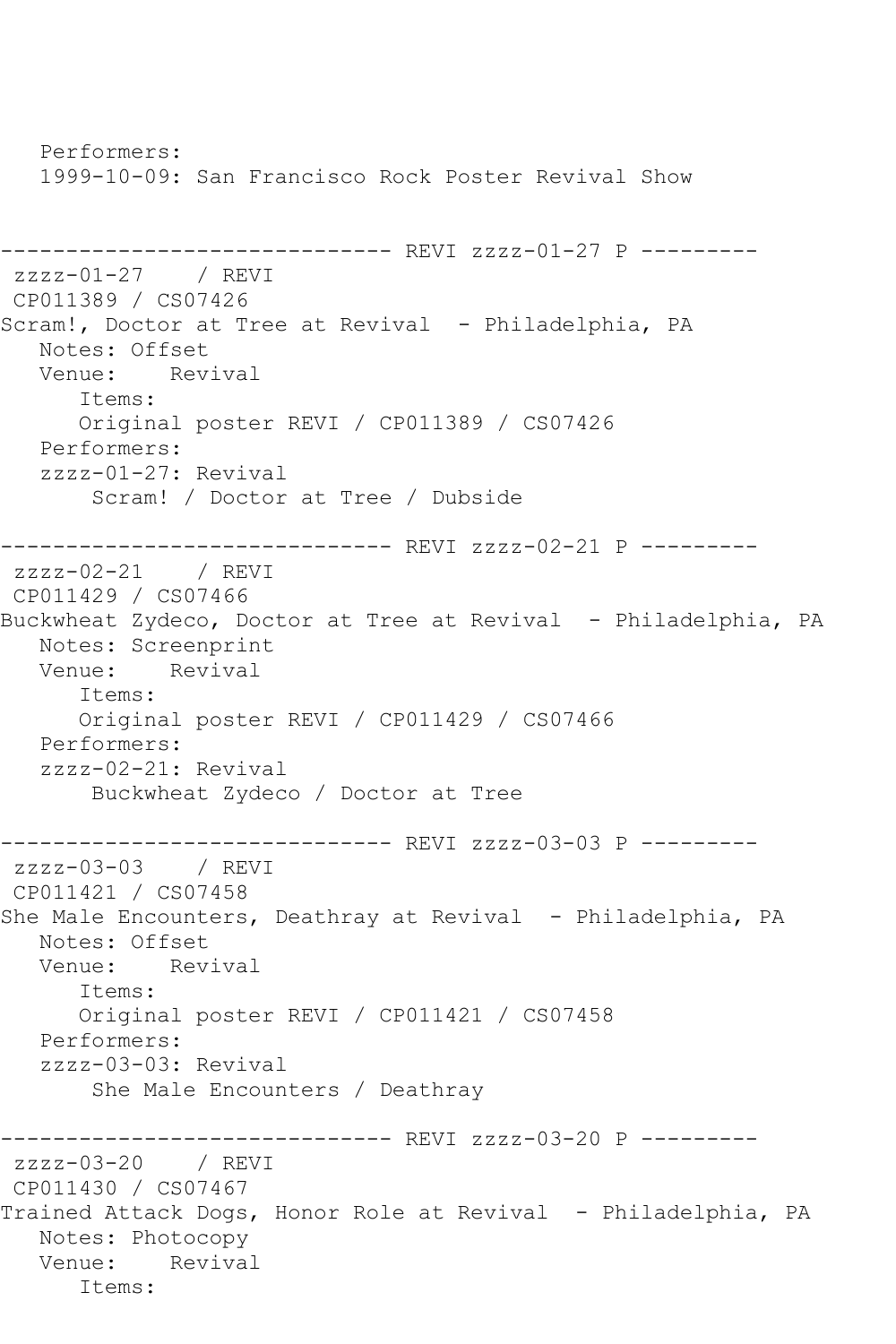Original poster REVI / CP011430 / CS07467 Performers: zzzz-03-20: Revival Trained Attack Dogs / Honor Role ------------------------------ REVI zzzz-04-17 P -------- zzzz-04-17 / REVI CP011423 / CS07460 Serial Killers, Raging Slab at Revival - Philadelphia, PA Notes: Offset Venue: Revival Items: Original poster REVI / CP011423 / CS07460 Performers: zzzz-04-17: Revival Serial Killers / Raging Slab ------------------------------ REVI zzzz-06-08 P -------- zzzz-06-08 / REVI CP011434 / CS07471 Trained Attack Dogs, Alice Donut at Revival - Philadelphia, PA Notes: Photocopy Venue: Revival Items: Original poster REVI / CP011434 / CS07471 Performers: zzzz-06-08: Revival Trained Attack Dogs / Alice Donut ------------------------------- REVI zzzz-08-21 P ---------<br>zzzz-08-21 / REVI  $zzzz-08-21$ CP011450 / CS07487 Scab Cadillac, Decontrol at Revival - Philadelphia, PA Notes: Photocopy Venue: Revival Items: Original poster REVI / CP011450 / CS07487 Performers: zzzz-08-21: Revival Scab Cadillac / Decontrol ------------------------------ REVI zzzz-10-21 P -------- zzzz-10-21 / REVI CP011384 / CS07421 Thom Dura at Revival - Philadelphia, PA Notes: Photocopy Artist: Thom Dura